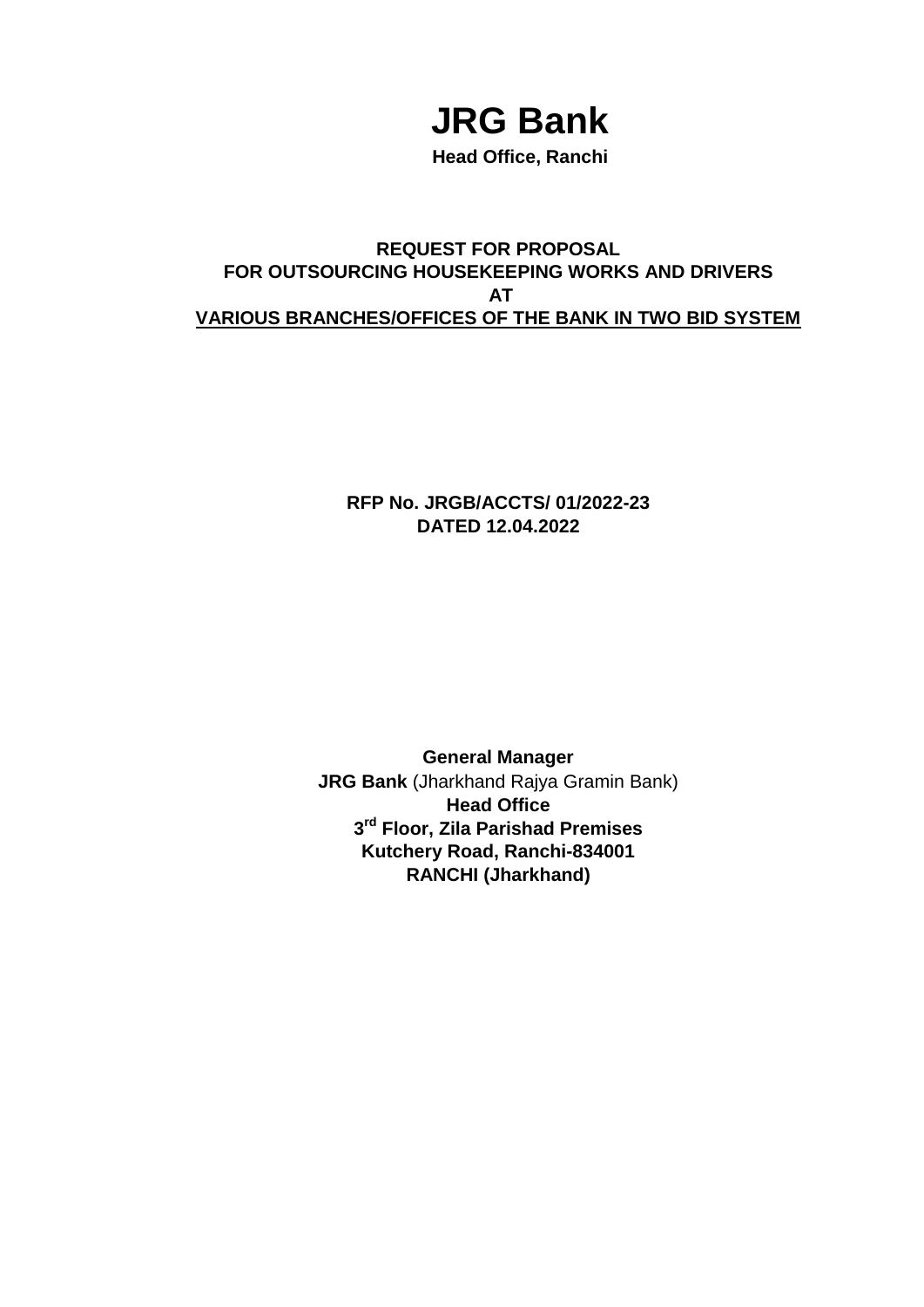#### INVITATION OF BIDS FOR OUTSOURCING HOUSEKEEPING WORKS AND DRIVERS AT VARIOUS BRANCES/ OFFICES OF THE BANK IN TWO BID SYSTEM

- 1. Bids in sealed cover are invited for supply of items listed in Part II of this RFP. **Please super scribe the above mentioned Title, RFP number and date of opening of the Bids on the sealed cover to avoid the Bid being declared invalid.**
- 2. The address and contact numbers for sending Bids or seeking clarifications regarding this RFP are given below–
	- (a) Bids/queries to be addressed to: **JRG BANK** (JHARKHAND RAJYA GRAMIN BANK)**- RANCHI**
	- (b) Postal address for sending the Bids:

The General Manager JRG Bank (Jharkhand Rajya Gramin Bank) Head Office 3<sup>rd</sup> Floor, Zila Parishad Premises Kutchery Road, Ranchi-834001 RANCHI (Jharkhand)

- (c) Name/designation of the contact personnel: **Shri Satyiki Kundu,** Desk Officer (Accounts)
- (d) Telephone numbers of the contact personnel: **9334915154**
- (e) E-mail ids of contact personnel: [hoaccount@jrgb.in](mailto:hoaccount@jrgb.in)
- 3. This RFP is divided into five Parts as follows:
	- (a) Part I Contains General Information and Instructions for the Bidders about the RFP such as the time, place of submission and opening of tenders, Validity period of tenders, etc.
	- (b) Part II Contains essential details of the items/services required, such as the Schedule of Requirements (SOR), Technical Specifications, Delivery Period, Mode of Delivery and Consignee details.
	- (c) Part III Contains Standard Conditions of RFP, which will form part of the Contract with the successful Bidder.
	- (d) Part IV Contains Special Conditions applicable to this RFP and which will also form part of the contract with the successful Bidder.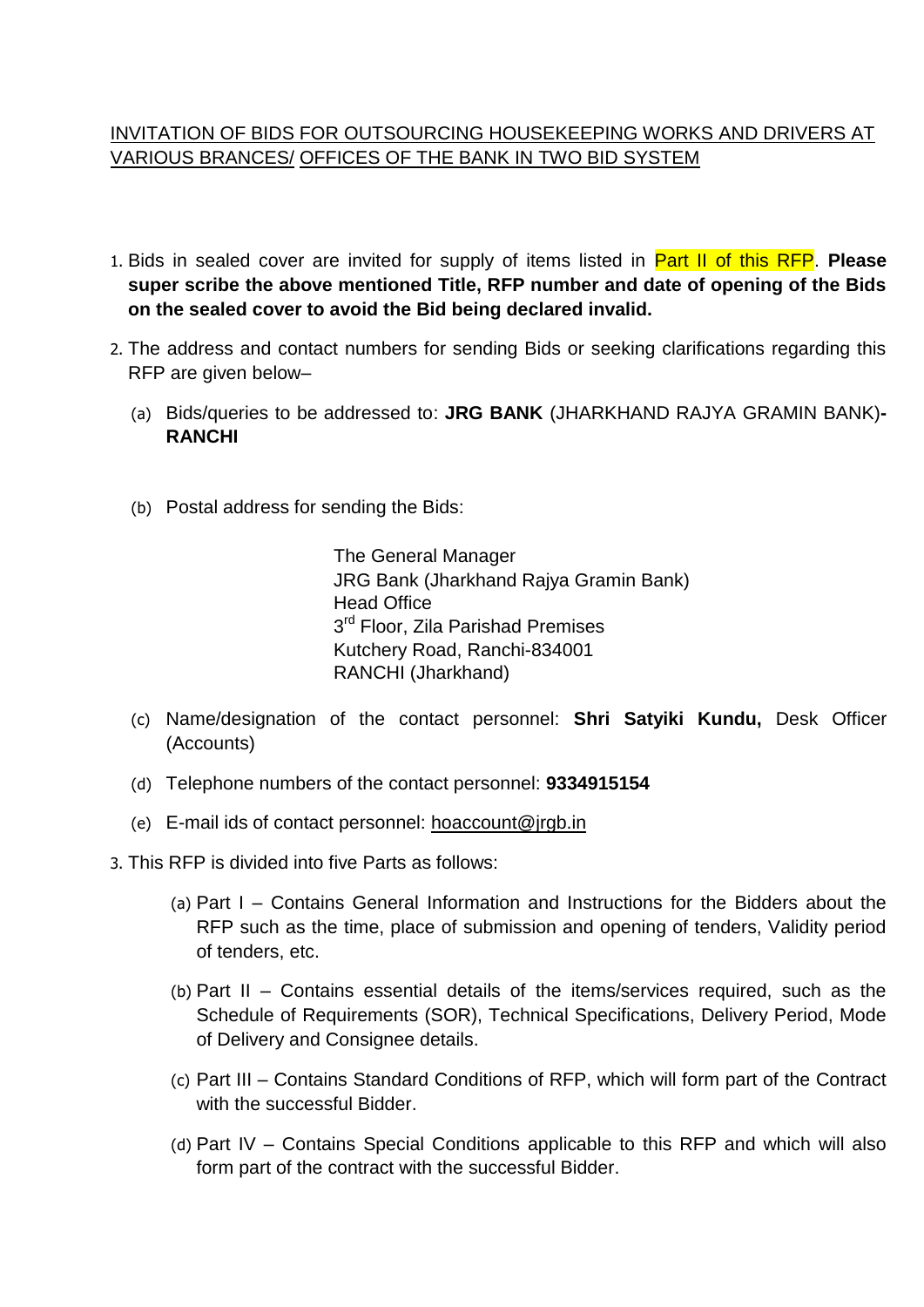(e) Part V – Contains Evaluation Criteria and Format for Price Bids issue.

4. This RFP is being issued with no financial commitment and the Bank reserves the right to change or vary any part thereof at any stage. Bank also reserves the right to withdraw the RFP, should it become necessary at any stage.

#### **Part I – GENERAL INFORMATION**

- 1. **Last Date and Time for Depositing the Bids**. 03.05.2022 by 3:00 PM. The sealed Bid containing separate sealed envelope of technical and commercial bid should be deposited/reached by the due date and time. The responsibility to ensure this lies with the Bidder.
- 2. **Manner of depositing the Bids**: Sealed Bids marked as '**INVITATION OF BIDS FOR OUTSOURCING HOUSEKEEPING WORKS AND DRIVERS'** should either be dropped in the **"Tender Box"** at Head Office or sent by registered post at the address given above so as to reach by the due date and time. Late tenders will not be considered. Bank shall not be responsible for postal delay or non-delivery / non-receipt of Bid documents before due date. Bids sent by e-mail will not be considered. Bids received after deadline i.e. last date and time of submission shall be summarily rejected. No further correspondence in this regard shall be entertained.
	- 3. **Time and date for opening of Bids**: 03.05.2022 at 4.00 PM. (If due to any exigency, the due date for opening of the Bids is declared a closed holiday, the Bids will be opened on the next working day at the same time or on any other day/time, as intimated by the Bank).
	- 4. **Location of the Tender Box**: Bank premises at the above mentioned address. Only those Bids that are found in the tender box will be opened.
	- 5. **Place of opening of the Bids**: Bids will be opened by Bank's designated Committee in presence of Bidders. The Bidders may depute their representatives, duly authorized in writing, to attend the opening of Bids on the due date and time at Bank's Head Office premises. Rates and important commercial /technical clauses quoted by all Bidders will be read out in the presence of the representatives of all the Bidders. This event will not be postponed due to non-presence of Bidder's representative.
	- 6. **Two-Bids system**: Only the Technical Bid would be opened on the time and date mentioned above. Time of opening of the Price Bid will be one hour after opening and evaluation of the Technical Bids. Price Bids of only those firms will be opened, whose Technical Bids are found Complete /suitable after Technical evaluation is done by the Bank.
	- 7. **Forwarding of Bids**: Bids should be forwarded by Bidders under their original memo / letter pad inter alia furnishing details like GSTIN number, VAT/CST number, Bank address with NEFT Account if applicable, etc. and complete postal & e-mail address of their office.
	- 8. **Clarification regarding contents of the RFP**: A prospective bidder who requires clarification regarding the contents of the bidding documents shall notify to the Bank in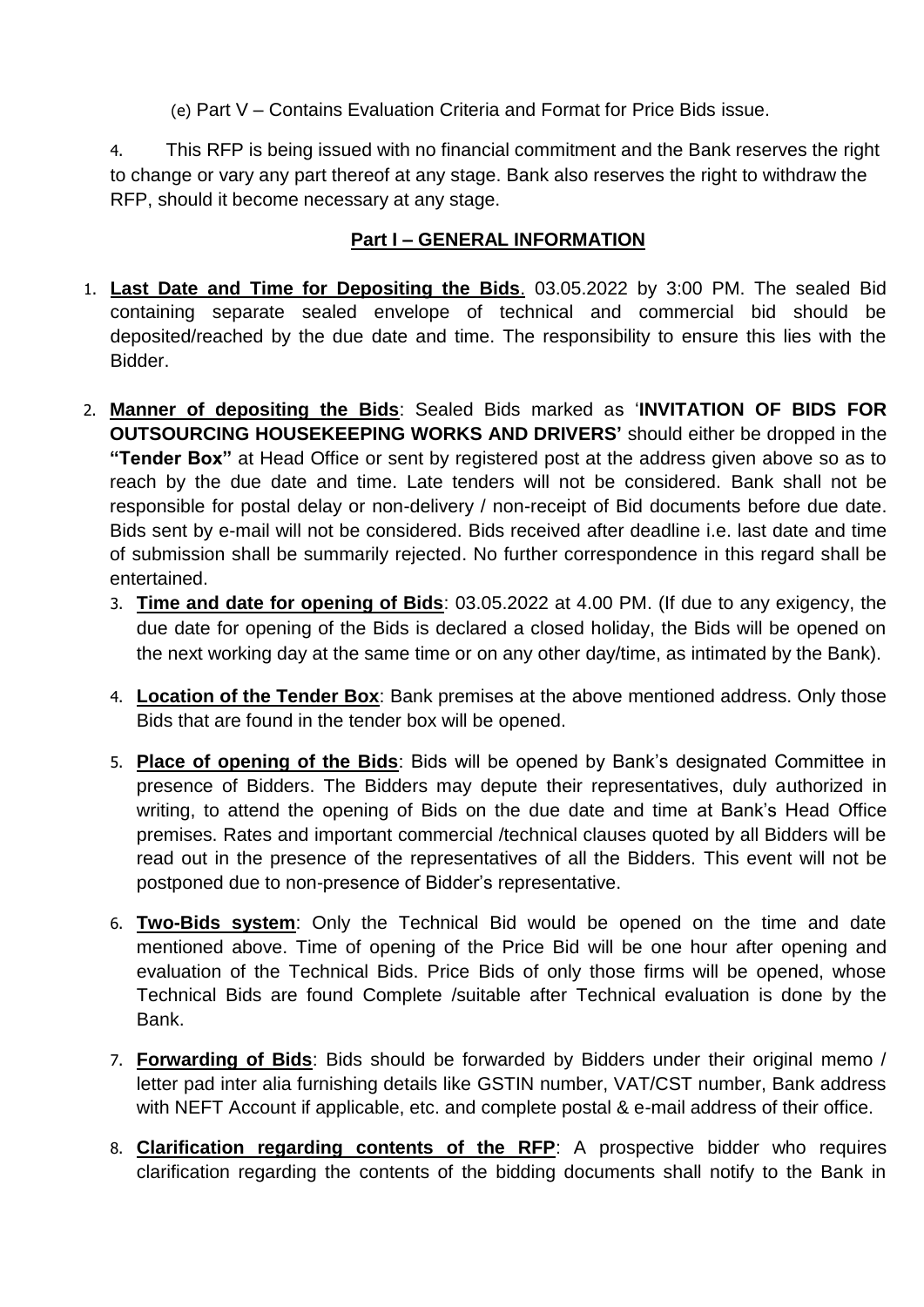writing about the clarifications sought not later than 7 (Seven) days prior to the date of opening of the Bids.

- 9. **Modification and Withdrawal of Bids**: A bidder may modify or withdraw his bid after submission provided that the written notice of modification or withdrawal is received by the Bank prior to deadline prescribed for submission of bids. A withdrawal notice may be sent by email but it should be followed by a signed confirmation copy to be sent by post and such signed confirmation must reach the Bank not later than the deadline for submission of bids. No bid shall be modified after the deadline for submission of bids. No bid may be withdrawn in the interval between the deadline for submission of bids and expiration of the period of bid validity specified. Withdrawal of a bid during this period will result in Bidder's forfeiture of bid security.
- 10. **Clarification regarding contents of the Bids**. During evaluation and comparison of bids, the Bank may, at its discretion, ask the bidder for clarification of his bid. The request for clarification will be given in writing and no change in prices or substance of the bid will be sought, offered or permitted. No post-bid clarification on the initiative of the bidder will be entertained.
- 11. **Rejection of Bids**. Canvassing by the Bidder in any form, unsolicited letter and posttender correction may invoke summary rejection with forfeiture of EMD. Conditional tenders will be rejected.
- 12. **Unwillingness to quote**. Bidders unwilling to quote should ensure that intimation to this effect reaches before the due date and time of opening of the Bid, failing which the defaulting Bidder may be de-listed for the given range of items as mentioned in this RFP.
- 13. **Validity of Bids**. The Bids should remain valid till 90 days from the last date of submission of the Bids.
- 14. **Earnest Money Deposit**: Bidders are required to submit Earnest Money Deposit (EMD) for amount of **Rs. 50,000/- (Rupees Fifty Thousand only)** along with their Bids. The EMD may be credited in Bank's account with following details:

**Bank A/c No. 92251010008** with **JRG Bank** (Jharkhand Rajya Gramin Bank), **IFSC: SBIN0RRVCGB**

Proof of credit/transfer of the Tender Fee should be enclosed in the technical Bid.

EMD is to remain valid for a period of 90 (Ninety) days beyond the final bid validity period. EMD of the unsuccessful bidders will be returned to them at the earliest after expiry of the final bid validity and latest on or before the 30th day after the award of the contract. The EMD of the successful bidder would be returned, without any interest whatsoever, after the receipt of Performance Security or STDR from them as called for in the contract. **EMD is not required to be submitted by those Bidders who are registered with the Central Purchase Organization (e.g. DGS & D), National Small Industries Corporation (NSIC) or any Department of MoD or MoD itself.** The EMD will be forfeited if the bidder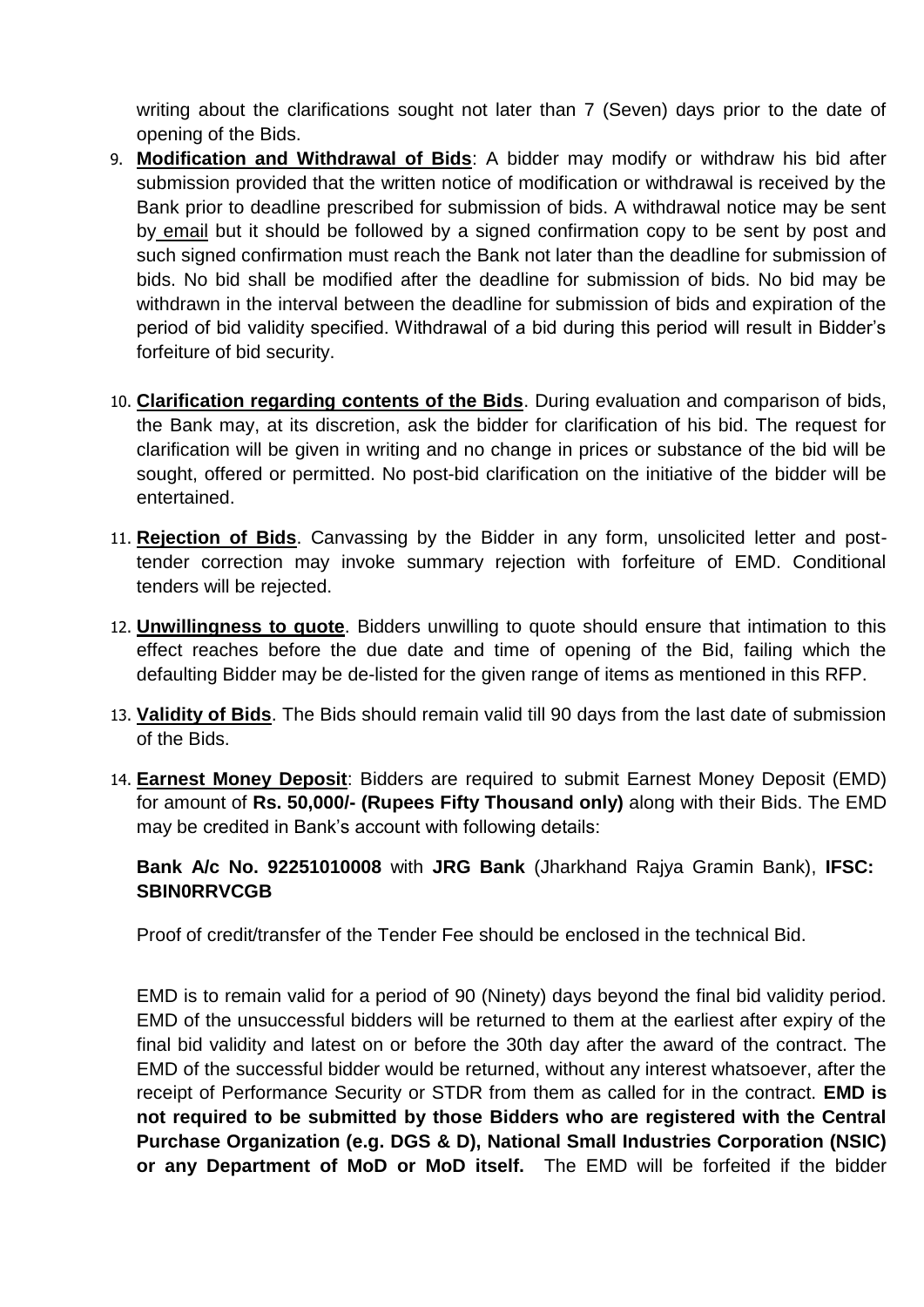withdraws or amends impairs or derogated from the tender in any respect within the validity period of their tender.

#### 15 **Eligibility Criteria for Bidders to Participate**

- (a) Average annual turnover of the company of the last three years should be minimum of Rs.50 lacs **in the same services. (CA Certificate).**
- (b) Submit last three years Balance Sheet and Profit & Loss account duly audited by CA.
- (c) The firm should have past 5 years' experience in similar contract for Hiring of HOUSEKEEPING WORKS with central or state government agencies/ departments/ Organizations. Feedback on the performance of the firm by respective organization to be enclosed with the Technical Bid.
- (d) More than 250 personnel deployed by the firm /company as on 31.03.2021. ECR (Employee Contribution Record) of Provident Fund Organization should be attached along with the technical bid as a proof of number of personnel deployed by the firm/company.
- (e) Preference will be given to ISO certified companies / vendors.
- (f) Presence of company / vendor in all the 24 districts of Jharkhand.
- (g) **The applicant should possess valid certificates / license necessary for the execution of the said contract from the appropriate State/Central Government authority**
- (h) Experience of serving at least **3** banks / Govt. departments / **Organizations OR/AND** 5 years' experience for Housekeeping Works.

(j) The firm should have not been blacklisted in the past (Undertaking to this effect by the firm to be enclosed).

(k) The firm/company should maintain an office in Jharkhand.

(l) The firm / company should be registered under **all required Acts. The applicant requires furnish their PAN No, GST Number, Registration details of firm as applicable.**

#### **Part II – Essential Details of Items/Services required**

1. **Schedule of Requirements**. List of items, Terms and Conditions (Annexure-I), services required is as follows:

| Sr.<br>No. | <b>Item Description</b>                                                                                           | Qty                                   |
|------------|-------------------------------------------------------------------------------------------------------------------|---------------------------------------|
| (a)        | Hiring of private House Keeping works on Annual Rate<br>contract basis at various branches/Offices situated in 24 | Approximate no.<br>of Branches/office |
|            | districts of Jharkhand.                                                                                           | where                                 |
|            |                                                                                                                   | Housekeeping                          |
|            |                                                                                                                   | services required                     |
|            |                                                                                                                   | are 250 to 300                        |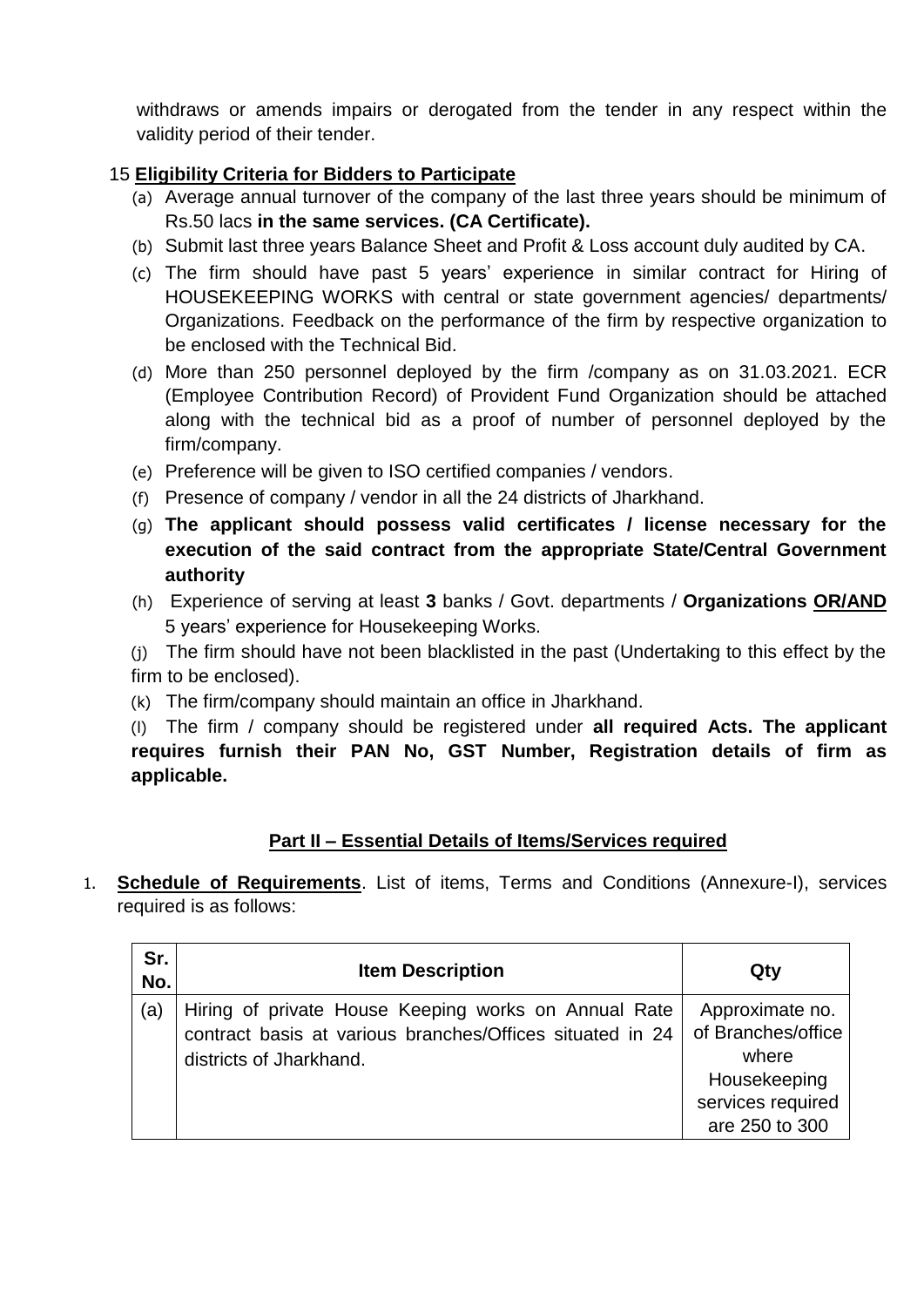| (b) | Hiring of Drivers on Annual Rate contract basis at various<br>branches/Offices situated in Jharkhand. | Approximate no.<br>Οt                     |
|-----|-------------------------------------------------------------------------------------------------------|-------------------------------------------|
|     |                                                                                                       | <b>Branches/offices</b><br>where Drivers' |
|     |                                                                                                       | services required<br>are 10 to 15         |

**NOTE:** For payment of minimum wages, Bank will consider the allotment of Districts under Area B and Area C as per Central Govt. norms / allotment.

2. **Technical Details**. As per Para 3 below:

4.

3. **Two-Bid System**. Bidders are required to furnish clause by clause compliance of specification bringing out clearly the deviations from specification, if any. The Bidders are advised to submit the compliance statement in the following format along with Technical Bid:

| <u>Sr.</u><br>No. | <b>RFP Specification item-wise</b>                                                                                                                | <b>Compliance</b><br>to<br><b>RFP</b><br>specification<br>whether Yes /No | <b>of</b><br><u>In</u><br>case<br>Non-<br>compliance,<br><b>please</b><br>comment |
|-------------------|---------------------------------------------------------------------------------------------------------------------------------------------------|---------------------------------------------------------------------------|-----------------------------------------------------------------------------------|
| a)                | Whether copy of Registration Certificate<br>attached                                                                                              |                                                                           |                                                                                   |
| b)                | Whether copy of EPF Certificate attached                                                                                                          |                                                                           |                                                                                   |
| $\mathsf{C}$      | Whether copy of ESI Certificate attached                                                                                                          |                                                                           |                                                                                   |
| d)                | Whether EMD submitted                                                                                                                             |                                                                           |                                                                                   |
| e)                | Whether copy feedback on performance of<br>past experience of 05 years attached                                                                   |                                                                           |                                                                                   |
| f)                | Whether<br>certificate<br>showing<br>annual<br>turnover for a sum of Rs. 50 lacs attached                                                         |                                                                           |                                                                                   |
| g)                | Whether copy of undertaking by the firm<br>for not being black listed attached.                                                                   |                                                                           |                                                                                   |
| h)                | Whether the<br>firm<br>has<br>all<br>essential<br>administrative and training infrastructures<br>and acceptance of inspection by Bank<br>officers |                                                                           |                                                                                   |
| i)                | Whether acceptance/ adherence letter of<br>Annexure I                                                                                             |                                                                           |                                                                                   |
| $\mathbf{j}$      | Copies of last three years Balance Sheet<br>and Profit &<br>Loss account duly audited by Chartered<br>Accountant                                  |                                                                           |                                                                                   |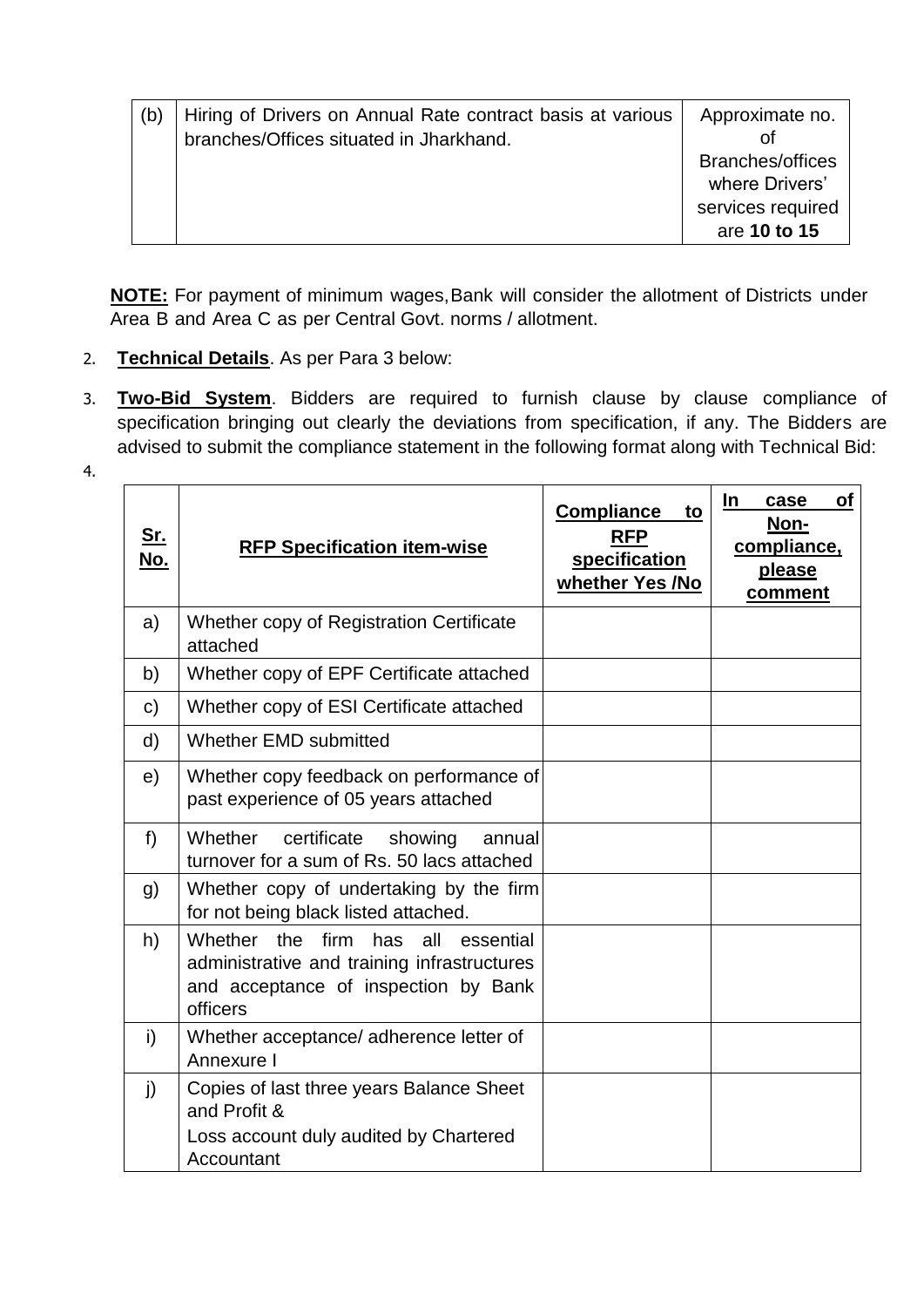| $\mathsf{k}$ | Whether copy of Experience of serving at<br>least 03 banks / Govt. departments<br>attached |  |
|--------------|--------------------------------------------------------------------------------------------|--|
|              | Whether copy of ECR (Employee)<br>Contribution Record) attached.                           |  |

5. **Price Bid Format**. Bidders are required to furnish price bid as per format given below (Blank Copy is Separately attached as Annexure-A):

|              |                                                     |                                                                               |        |                                              | (Annexure-A) |
|--------------|-----------------------------------------------------|-------------------------------------------------------------------------------|--------|----------------------------------------------|--------------|
| Sr<br>No.    | Pre requisite                                       | Price for employing<br>House-keeping staff cum<br>Office Boy per<br>Day (Rs.) |        | Price for employing<br>Drivers per Day (Rs.) |              |
|              | AREA                                                | Area B                                                                        | Area C | Area B                                       | Area C       |
| a)           | Basic + V.D.A                                       |                                                                               |        |                                              |              |
| b)           | <b>Employer State</b><br>Insurance (ESI)<br>@ 3.25% |                                                                               |        |                                              |              |
| $\mathsf{c}$ | <b>Employer Provident</b><br>Fund (EPF) @ 13%       |                                                                               |        |                                              |              |
| d)           | Any other<br>charges                                |                                                                               |        |                                              |              |
| e)           | Total (a to d)                                      |                                                                               |        |                                              |              |
| f)           | Service Charge<br>(Minimum 1 %)                     |                                                                               |        |                                              |              |
| g)           | Sub Total (e+f)                                     |                                                                               |        |                                              |              |
| h)           | <b>GST 18%</b>                                      |                                                                               |        |                                              |              |
| i)           | <b>Total Monthly charge</b><br>Per Head (g+h)       |                                                                               |        |                                              |              |

#### Note:

- 1. Service Charge & GST will be applicable on Sr No (e) i.e. Total of Sr No (a+b+c+d).
- 2. Basic + VDA subject to be change as per GOI ordered issued time to time.
- 3. Here bidders have to consider the GOI order dated 12/10/2020 for Basic + VDA.
- 6. **Delivery Period**. Delivery period of services of HOUSEKEEPING WORKS would be 7 days from the effective date of order or as and when required. Please note that contract can be cancelled unilaterally by the Bank in case of services are not received within the contracted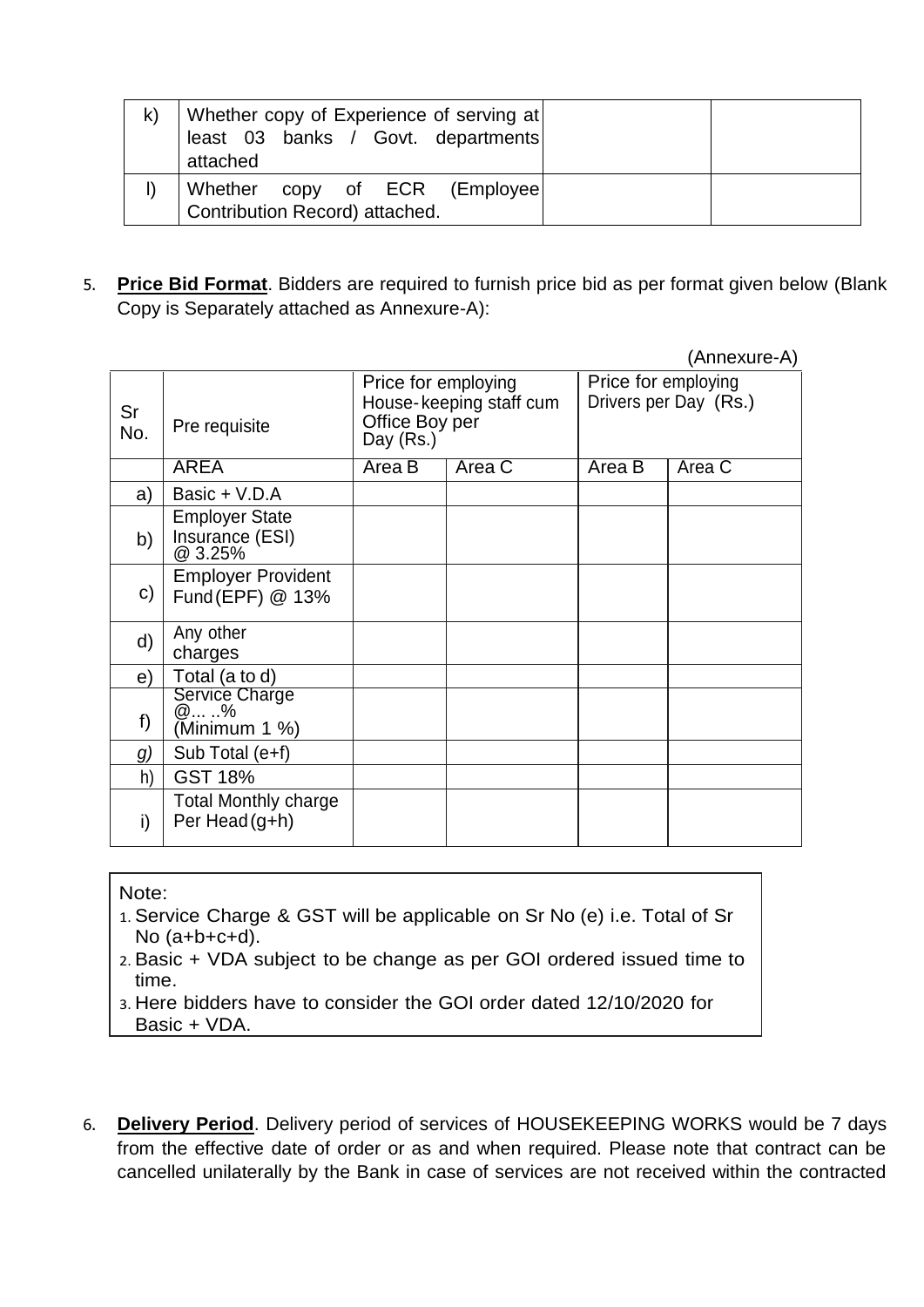delivery period. Extension of the contracted delivery period will be at the sole discretion of the Bank, with applicability of LD clauses.

7. **Terms for delivery and transportation**. FOB (free on board) the definition of delivery period for the RFP will be

> JRG Bank (Jharkhand Rajya Gramin Bank) Branches / Offices situated in area of operation of the Bank i.e. 24 districts of Jharkhand.

8. **Service Recipient:** 

The General Manager JRG Bank (Jharkhand Rajya Gramin Bank) Head Office, 3<sup>rd</sup> Floor, Zila Parishad Premises Kutchery Road, Ranchi Ranchi-834001 (Jharkhand)

9. Conditional Commercial Bids will not be accepted and may be rejected out rightly without assigning any reason.

10. Bidder must ensure that rates quoted by them are in conformity of statutory framework of India and in compliance of rules and regulations issued by GOI from time to time. If any, deviation on behalf of wrong/ misrepresentation is observed on a later date, Bidder will be held solely responsible and BANK reserves the right to impose **penalty as deemed appropriate.**

## **Part III – STANDARD CONDITIONS OF RFP**

The Bidder is required to give confirmation of their acceptance of the Standard Conditions of the Request for Proposal mentioned below which will automatically be considered as part of the Contract concluded with the successful Bidder (i.e. Agency in the Contract) as selected by the Bank. Failure to do so may result in rejection of the Bid submitted by the Bidder.

1. **Law:** The contract shall be considered and made in accordance with the laws of the Republic of India. The contract shall be governed by and interpreted in accordance with the laws of the Republic of India.

2. **Effective Date of the Supply Order**: The contract shall come into effect on the date of signatures of supply order/work order both the parities on the contract (Effective Date) and shall remain valid until the completion of the obligations of the parties under the contract. The deliveries and supplies and performance of the services shall commence from the effective date of the contract.

3. **Arbitration**: All disputes or differences arising out of or in connection with the Contract shall be settled by bilateral discussions. Any dispute disagreement or question arising out of or relating to the Contract or relating to construction or performance, which cannot be settled amicably, may be resolved through arbitration. The reference to Arbitration shall be adjudication through a sole Arbitrator. If the parties are unable to agree upon a sole Arbitrator, the dispute shall be referred to the arbitration of 3 (three) Arbitrators,1 (one) to be appointed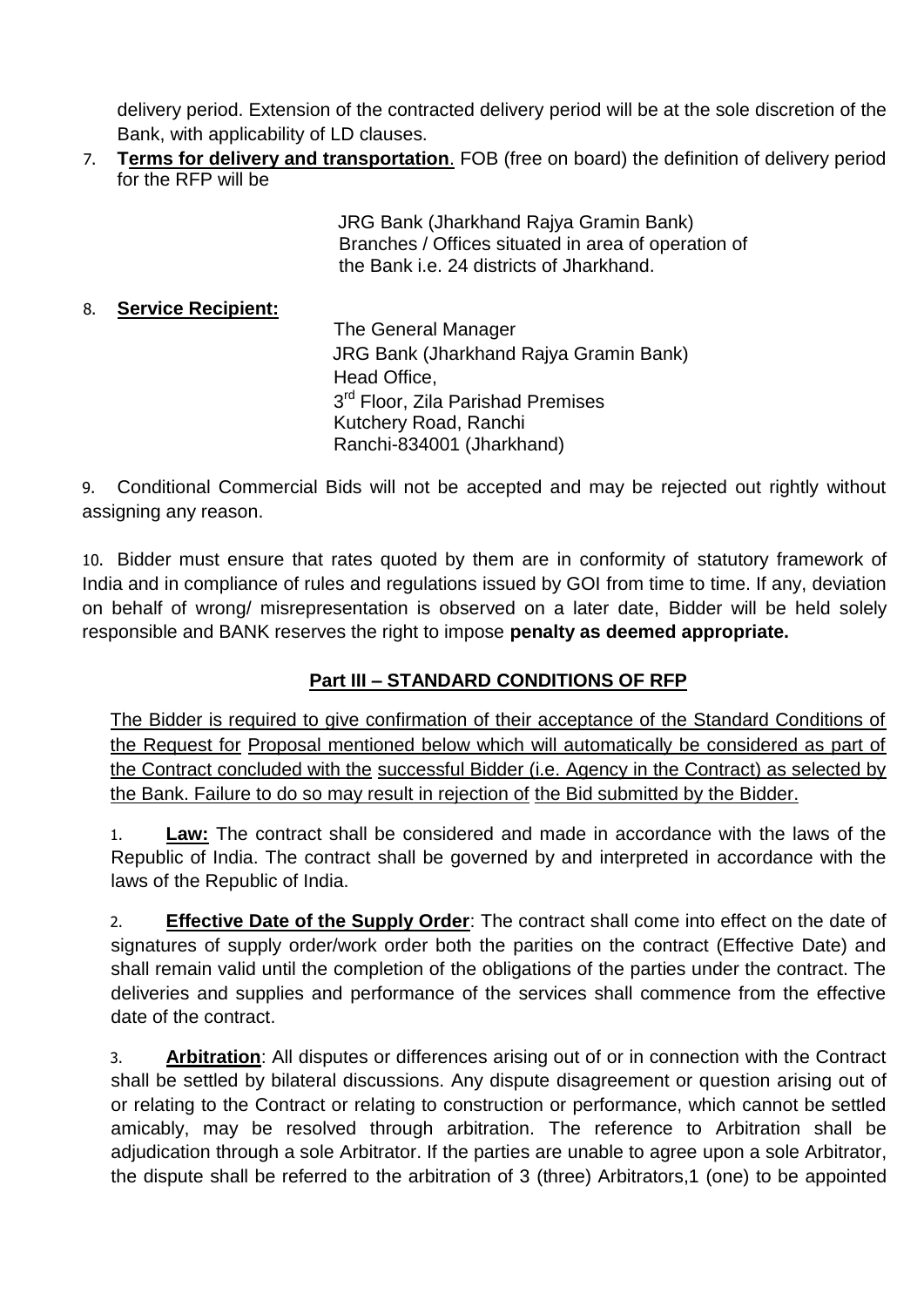by each disputing party and the third to be appointed by 2 (two) Arbitrators so appointed. the arbitration shall be governed by the Arbitration & Conciliation Act,1996 as amended in 2016. The place of arbitration shall be Ranchi (Jharkhand). The language of arbitration shall be English. The Award of the Arbitration shall be final.

4. **Penalty for use of Undue influence** : The Agency undertakes that it has not given, offered or promised to give, directly or indirectly, any gift, consideration, reward, commission, fees, brokerage or inducement to any person in service of the Bank or otherwise in procuring the Contracts or forbearing to do or for having done or forborne to do any act in relation to the obtaining or execution of the present Contract or any other Contract with the Government of India for showing or forbearing to show favour or disfavour to any person in relation to the present Contract or any other Contract with the Government of India any breach of the aforesaid undertaking by the Agency or any one employed by him or acting on his behalf (whether with or without the knowledge of the Agency) or the commission of any offers by the Agency or anyone employed by him or acting on his behalf, as defined in Chapter IX of the Indian Penal Code, 1860 or the Prevention of Corruption Act, 1986 or any other Act enacted for the prevention of corruption shall entitle the Bank to cancel the contract and all or any other contracts with the Agency and recover from the Agency the amount of any loss arising from such cancellation. A decision of the Bank or his nominee to the effect that a breach of the undertaking had been committed shall be final and binding on the Agency, Giving or offering of any gift, bribe or inducement or any attempt at any such act on behalf of the Agency towards any officer/employee of the Bank or to any other person in a position to influence any officer/employee of the Bank for showing any favour in relation to this or any other contract, shall render the Agency to such liability/penalty as the Bank may deem proper, including but not limited to termination of the contract, imposition of penal damages, forfeiture of the Bank Guarantee and refund of the amount paid by the Bank.

5. **Agents/Agency Commission** : The Agency confirms and declares to the Bank that the Agency is the original provider of the services referred to in the Contract and has not engaged any individual or firm, whether Indian or foreign whatsoever, to intercede, facilitate or in any way to recommend to the Government of India or any of its functionaries, whether officially or unofficially, to the award of the contract to the Agency, nor has any amount been paid, promised or intended to be paid to any such individual or firm in respect of any such intercession, facilitation or recommendation. The Agency agrees that if it is established at any time to the satisfaction of the Bank that the present declaration is in any way incorrect or if at a later stage it is discovered by the Bank that the Agency has engaged any such individual/firm, and paid or intended to pay any amount, gift, reward, fees, commission or consideration to such person, party, firm or institution, whether before or after the signing of this contract, the Agency will be liable to refund that amount to the Bank. The Agency will also be debarred from entering into any supply Contract with the Bank for a minimum period of 05 (five) years. The Bank will also have a right to consider cancellation of the Contract either wholly or in part, without any entitlement or compensation to the Agency who shall in such an event be liable to refund all payments made by the Bank in terms of the Contract along with interest at the rate of **12%** per annum. The Bank will also have the right to recover any such amount from any contracts concluded earlier with the Bank.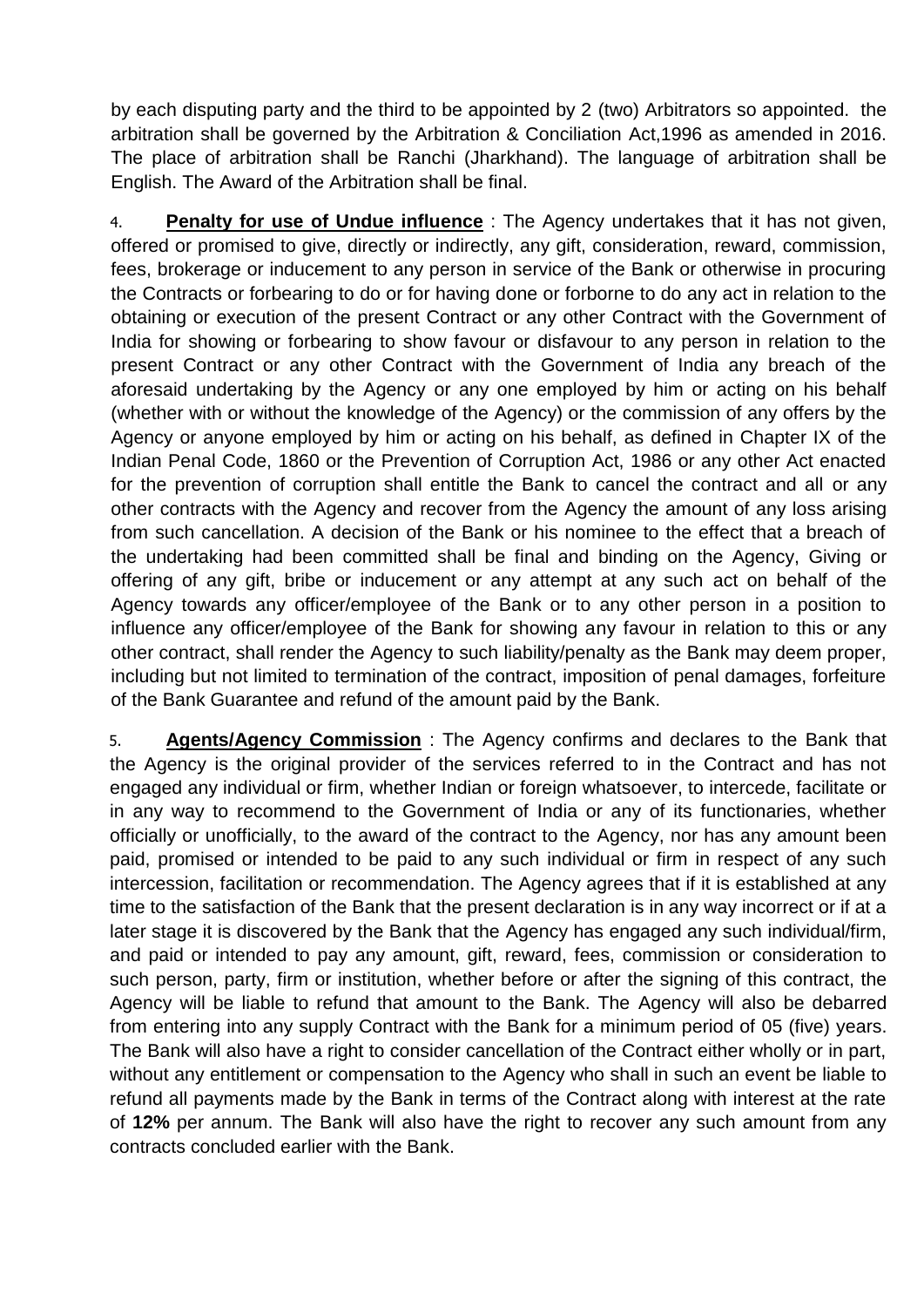6. **Access to Books of Accounts**: In case it is found to the satisfaction of the Bank that the Agency has engaged an Agent or paid commission or influenced any person to obtain the contract as described in clauses relating to Agents/Agency Commission and penalty for use of undue influence, the Agency, on a specific request of the Bank, shall provide necessary information /inspection of the relevant financial documents/information.

7. **Non-disclosure of Contract documents**: Except with the written consent of the Bank/ Agency, other party shall not disclose the contract or any provision, specification, plan, design, pattern, sample or information thereof to any third party.

8. **Liquidated Damages**: In the event of the Agency's failure to submit the Bonds, Guarantees, Documents, services of manpower and conduct trials, installation, training etc. as specified in this contract the Bank may at its discretion, withhold any payment until the completion of the contract. The BANK may also deduct from the AGENCY as agreed liquidated damages to the sum of 0.5% of the contract price of the delayed/undelivered services of manpower mentioned above for every week of delay or part of a week, subject to the maximum value of the Liquidated Damages being not higher than 10% of the value of delayed services of manpower.

9. **Termination of Contract**: The Bank shall have the right to terminate this Contract in part or in full in any of the following cases:

- a The commencement/ execution of contract is delayed for causes not attributable to Force majeure for more that (03 months) after the scheduled date of delivery.
- b The Agency is declared bankrupt or becomes insolvent.
- c The Bank has noticed that the Agency has utilized the services of any Indian/Foreign agent in getting this contract and paid any commission to such individual/company etc.
- d As per decision of the Arbitration Tribunal.
- e Anything contrary found against T&C of the contact.

10. **Notices**: Any notice required or permitted by the contract shall be written in the Hindi or English language and may be delivered personally or may be sent by email or registered **Post / Courier**, addressed to the last known address of the party to whom it is sent.

11. **Transfer and Sub-letting**: The Agency has no right to give, bargain, sell, assign or sublet or otherwise dispose of the Contract or any part thereof, as well as to give or to let a third party take benefit or advantage of the present Contract or any part thereof.

12. **Amendments**: No provision of present Contract shall be changed or modified in any way (including this provision) either in whole or in part except by an instrument in writing made after the date of this Contract and signed on behalf of both the parties and which expressly states to amend the present Contract.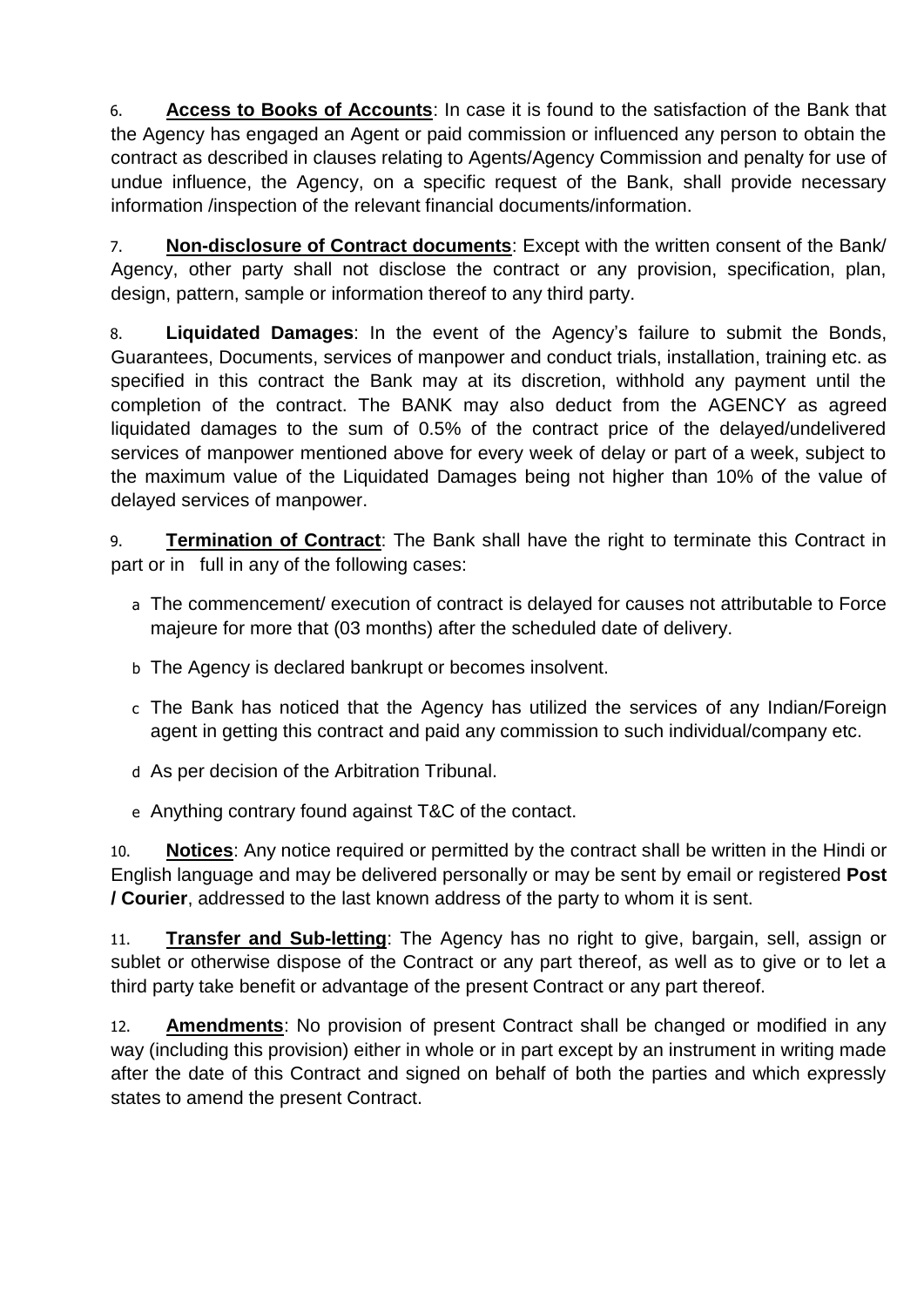# **Part IV – SPECIAL CONDITIONS OF RFP (INDIGENOUS PROCUREMENT)**

The Bidder is required to give confirmation of their acceptance of Special Conditions of the RFP mentioned below which will automatically be considered as part of the Contract concluded with the successful Bidder (i.e. Agency in the Contract) as selected by the Bank. Failure to do so may result in rejection of Bid submitted by the Bidder.

- 1. **Performance Guarantee: Indigenous cases:** The Bidder will be required to furnish a Performance Guarantee by way of Bank Guarantee in favor of the 'The General Manager, JRG Bank(Jharkhand Rajya Gramin Bank), Head Office, 3<sup>rd</sup> Floor, Zila Parishad Market Complex Kutchery Road, RanchiRanchi-834001 (Jharkhand) through a public sector bank for a sum equal to **Rs. 25,00,000/- (Rupees Twenty Five Lac only)** within 30 days of receipt of the confirmed order. Performance Bank Guarantee should be valid up to 60 days beyond the date of Contract Period. The specimen of PBG Form enclosed
- 2. **Option Clause:** Within the currency of the contract, Bank can exercise an option to procure an additional **50%** of the original contracted manpower person services in accordance with the same terms & conditions of the present contract. The Bidder is to confirm the acceptance of the same for inclusion in the contract. It will be entirely the discretion of the Bank to exercise this option or not.
- 3. **Tolerance Clause** To take care of any change in the requirement during the period starting from issue of RFP till placement of the contract, Bank reserves the right to 20 % plus/minus increase or decrease number of person's manpower services of the required work up to that limit without any change in the terms & conditions and prices quoted by the Agency. While awarding the contract, the quantity ordered can be increased or decreased by the Bank within this tolerance limit.
- 4. **Minimum Wages**: The Contractor should ensure payment of existing minimum wages as per minimum wages Act 1948. Minimum wages mentioned in commercial bids should be in concurrence of Gazette of India, extra ordinary Part-II – section III- sub section(II) no. 173 dated 19.01.2017.

Non adherence to the minimum wages Act 1948, will result in cancellation of the contract forfeiting to EMD/PBG and appropriate administrative action. The contractor would be required to ensure payment to the manpower to be deployed by him for execution of the proposed services. Contract should adhere to the term as per the existing minimum wages promulgated by central government as revised from time to time.

**Bank will consider the Minimum Wages criteria for Housekeeping Works and Drivers as notified by the Ministry of Labour, Government of India from time to time. The applicable rate of payment of minimum wages shall be rate of minimum wages notified by the Central Government from time to time as under:**

**a. Minimum wages criteria defined for "Employment of sweeping & cleaning" will be considered for "Housekeeping Works"**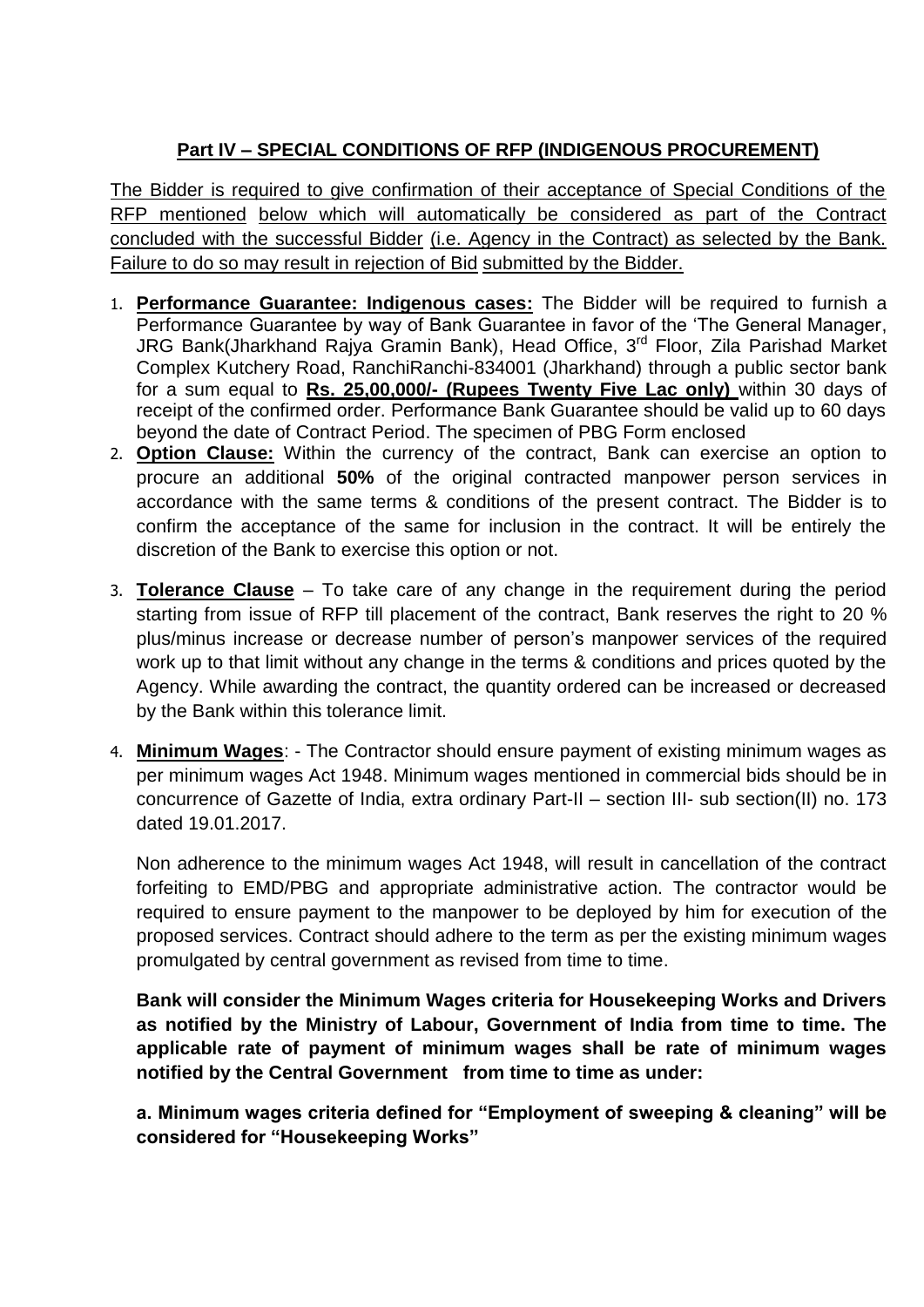#### **b. Minimum wages criteria defined for "Employment of Skilled/Clerical Workers" will be considered for "Drivers"**

## 5. **Supply of cleaning material**:

- (a) The cost of cleaning materials and appliances like broom, brushes, liquid materials etc. is included in the contract and the Contractor has to provide these as per details enumerated in **Annexure- E**.
- **(b)** Specialized Machines for wet scrubbing, wet mopping, wet/dry & Vacuum Cleaning and machine for cleaning water bodies/water tanks will be deployed by the Contractor the details of which are enumerated in **Annexure- F**.
- 6. **EPF and ESI**:- It shall be responsibility of the Contractor to obtain his independent EPF and ESI Code from the concerned department and remit the contribution in accordance with the EPF/ESI Scheme to appropriate authorities. EPF/ESI cards in respect of each manpower deployed is to be obtained and provided to the them individually on awarding the contract.

7. **Payment Terms**– Payment through Online/electronic way will be made to the firm on monthly basis on submission of pre-receipted bill duly stamped, at the end of each month after satisfactory completion of work. The Contractor would submit documents/proof of EPF/ESI contribution with nominal roll of beneficiaries while submitting the bills for payment. Firm should have valid registration certificate from concerned authorities for supply of manpower/conservancy.

8. **Payment Terms for Indigenous agencies** - It will be mandatory for the Bidders to indicate their bank name, branch name & address, account type, account numbers (In **JRG Bank** (Jharkhand Rajya Gramin Bank) only) and other relevant e-payment details (viz. Bank details and IFSC code) so that payments could be made through Online mechanism instead of payment through cheques by concerned Bank branch.

9. **Advance Payments**: No advance payment(s) will be made.

10. **Paying Authority**: HOD, Accounts Department, Head Office, Ranchi of the Bank.

11. **Risk & Expense Clause** – If the Contractor fails to carry out the work as per the Scope of Work and Terms and Condition the Bank may at his discretion to get the work done either in full of part thereof, through alternative source at the risk and expenses of the Contractor. The expenses thus incurred would be deducted either from the Contractors pending bills or from the security deposit as applicable.

## 12. **Force majeure Clause:**

(a) Neither party shall bear responsibility for the complete or partial non-performance of any of its obligation (expect for failure to pay any sum which has become due on account of receipt of goods under the provision of the present contract), if the non-performance results from such force majeure circumstance as Flood, Fire, Earth quake and other acts of God as well as war, military operation, blockade, acts of action of state authorities or any other circumstance beyond the parties control that have arisen after the conclusion of the present contract.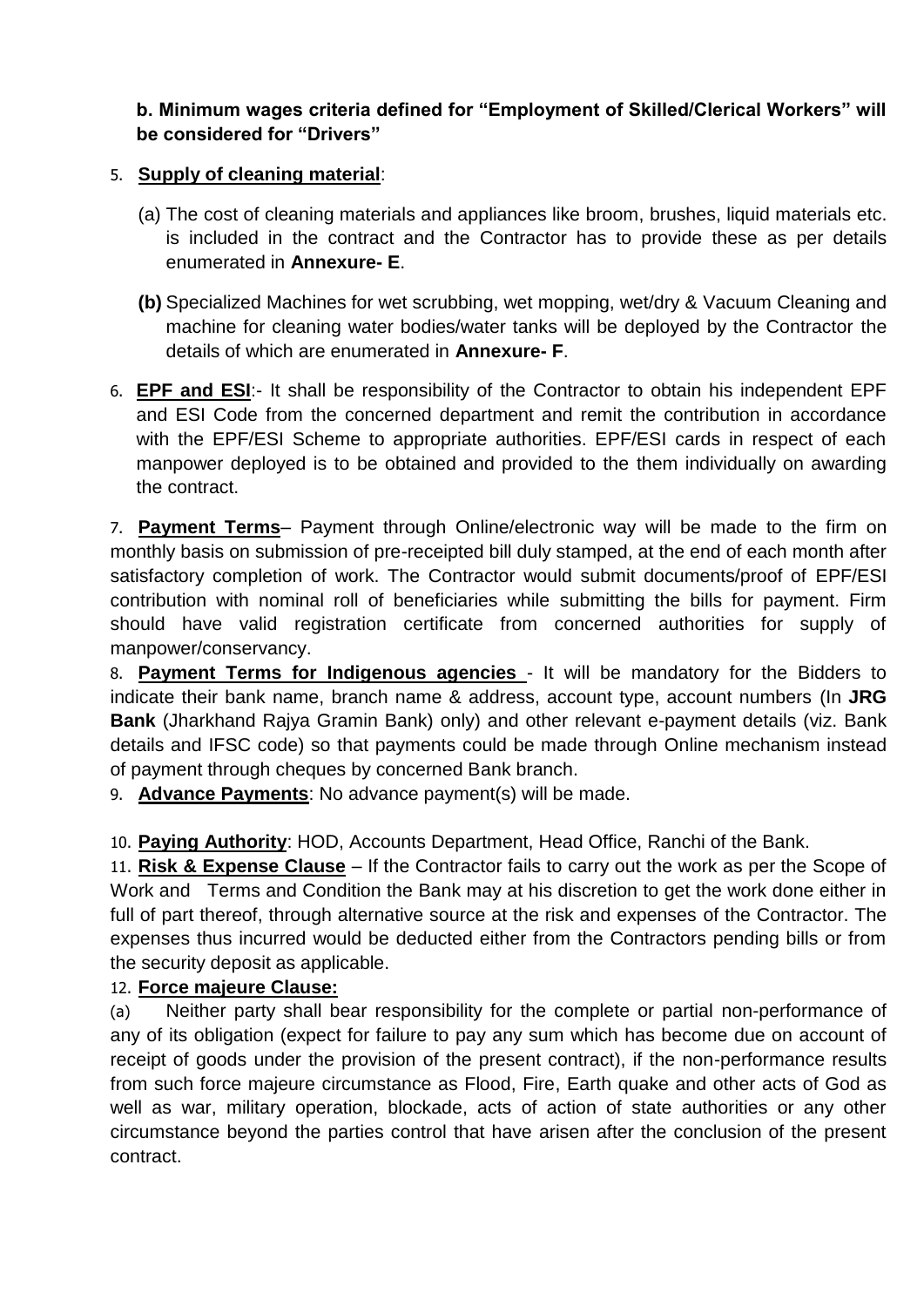(b) In such circumstances the time stipulated for the performance of an obligation under the present contract extended correspondingly for the period of time of action of these circumstances and their consequences.

(c) The party for which it becomes impossible to meet obligations due to Force Majeure conditions, is to notify in writing from the other party for the beginning and cessation of the above circumstance immediately, but in any case not later that 10 (ten) days from the moment of their beginning.

(d) If the impossibility of complete or partial performance of an obligation for more than 06 (Six) months, either party hereto reserves the right to terminate the contract totally or partially upon giving prior written notice of 30 (thirty) days to the other party of the intention to terminate without any liability other than reimbursement on the terms provided in the agreement for the service received.

14. In the event of L-1 vendor back outs or bank rejects the proposal of L-1 bidder on the ground of reasons beyond control of the bank, the bank may award the contract to L-2 bidder provided they match the prices with that of the L-1 bidder and security deposit of the L-1 vendor will be forfeited.

15. **Split of work order**- Bank may at its discretion to split the work order/contract between L-1, L-2, L-3, L-4 and so on vendors in different districts/regions, provided L-2, L-3, L-4 match the codes of L-1 vendor. Preference of selection of the districts/regions will be given in order of L-1, L-2, L-3, L-4 and so on to eligible bidders.

16. The bidders are not permitted to accept/recover any registration charges/fees, commission etc. from the aspirants willing to work as HOUSEKEEPING WORKS AND DRIVERS at bank's branch/ office locations. If such incidents come to the notice of bank or any complaint received, bank shall take appropriate action against such vendor as deemed suitable. In such case, vendor shall also be liable to refund all payments made by the bank in terms of contract along with interest @ 12% per annum.

17 (i) All dispute will be subject to jurisdiction of court at Ranchi, Jharkhand.

17 (ii) Selected firm/company will have to keep the record of Valid IDs and mobile number of deployed persons, a copy of which should also be supplied to the Bank.

## **PART V –EVALUATION CRITERIA & PRICE BID ISSUE**

## 1. **Evaluation Criteria:**

(a) Only those Bids will be evaluated which are found to be fulfilling all the eligibility and qualifying requirements of the RFP, both technically and commercially.

(b) The technically Bids forwarded by the Bidders will be evaluated by the Bank with reference to the technical characteristics as mentioned in the RFP and as per Technical Evaluation Annexure-I attached with RPF. The compliance of Technical Bids would be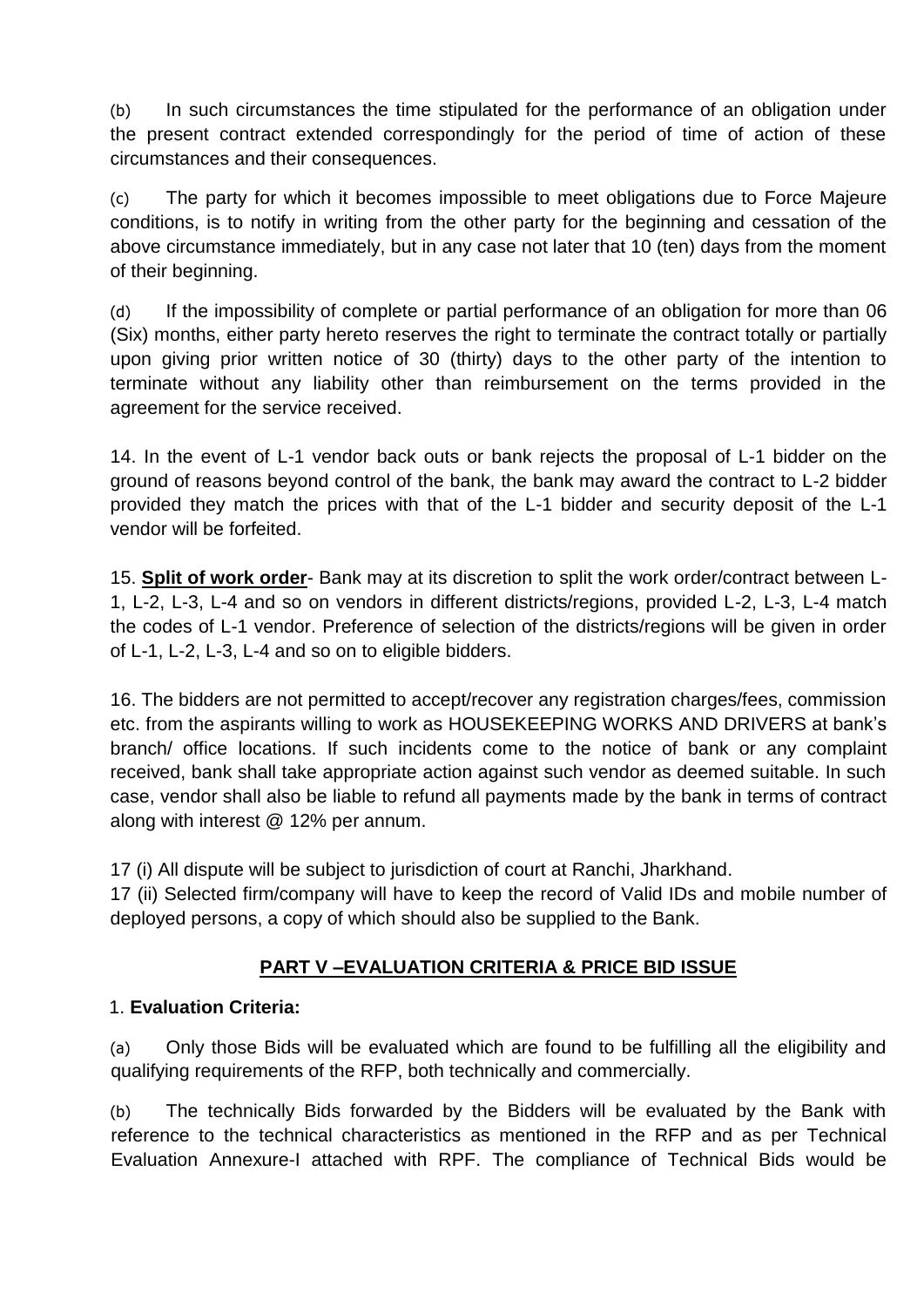determined on the basis of the parameters specified on the RFP. The Price Bids of only that Bidder will be opened whose Technical Bids would clear the technical evaluation.

(c) The Lowest Bid will be decided upon the lowest price quoted by the particular bidder and Technical assessment by the Committee.

(d) **If there is a discrepancy between the unit price and the total price that is obtained by multiplying the unit price and quantity, the unit price will prevail and the total price will be corrected. If there is a discrepancy between words and figures, the amount in words will prevail for calculation of price.** 

(e) The Lowest Acceptable Bid will be considered further for placement of Contract/ Supply Order after complete clarification and price negotiations as decided by the Bank.

2. Please acknowledge receipt.

Thanking you.

Yours faithfully,

General Manager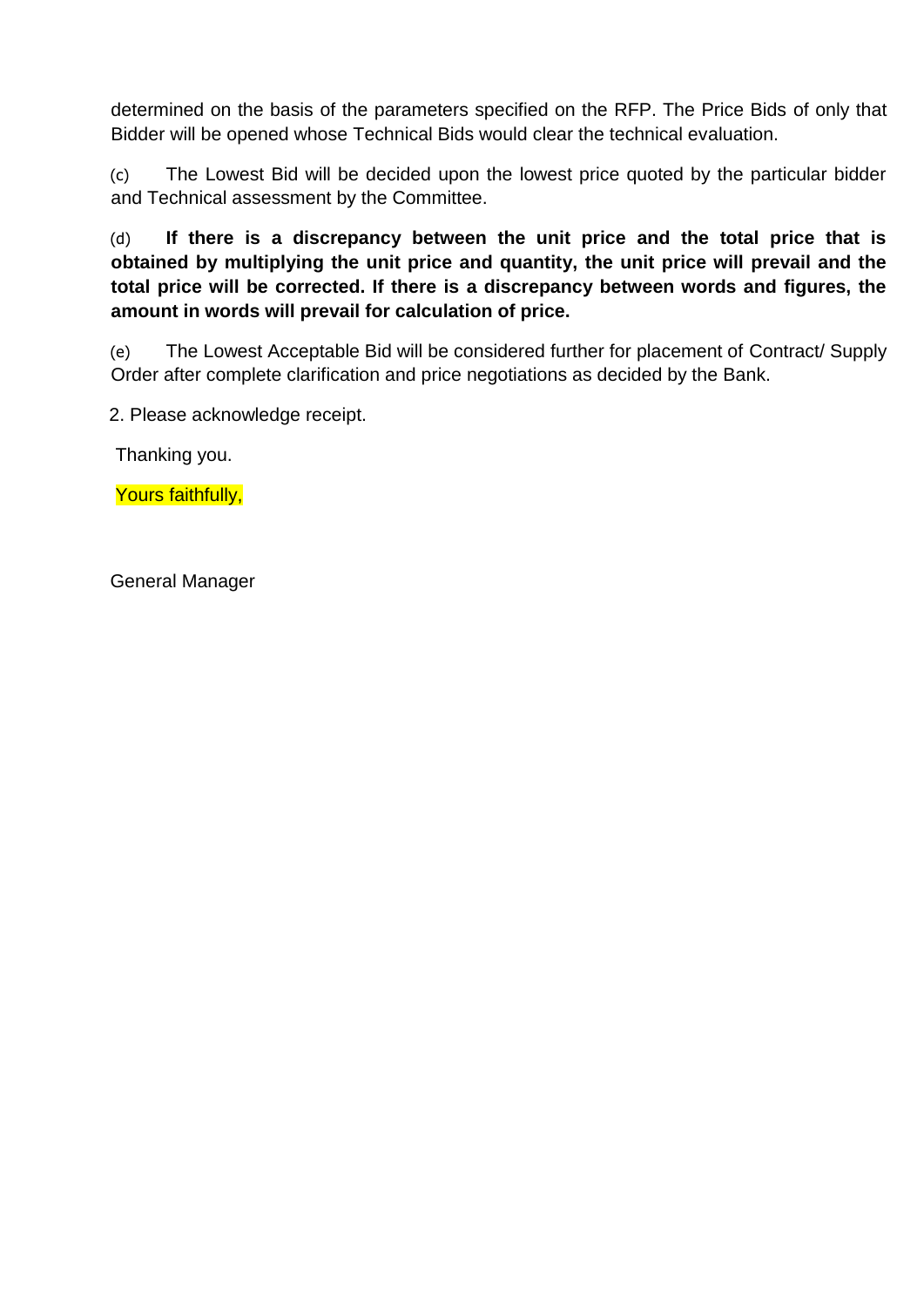#### **HIRING OF HOUSEKEEPING WORKS AND DRIVERS – TERMS AND CONDITIONS**

- 1. The Agency shall provide HOUSEKEEPING WORKS AND DRIVERS as required by the **JRG Bank** (Jharkhand Rajya Gramin Bank) for a period of one year from the date of signing of the contract agreement, subject to renewal of every year with mutual consent for a maximum period of three years.
- 2. The Agency shall abide by and comply with all the relevant laws and statutory requirements covered under Labour Act, Minimum Wages and (Contract Labour (Regulation & Abolition Act 1970), EPF etc. with regard to the persons engaged by him for works. It will be the responsibility of the contractor to provide details of manpower deployed by him, in the Department and to the Labour department of the relevant area.
- 3. As far as EPF is concerned, it shall be the duty of the Contractor to get PF code number allotted by RPFC against which the PF subscription, deducted from the payment of the persons engaged and equal employer's amount of contribution should be deposited with the respective PF authorities within 7 days of close of every month. Giving particulars of the persons engaged for the Housekeeping Works and Drivers, is required to be submitted to the Bank. In any eventuality, if the contractor failed to remit employee / employer's contribution towards PF subscription etc. within the stipulated time, Bank is entitled to recover the equal amount from any money due or accrue to the Contractor under this agreement or any other contract with RPFC, with an advice to RPFC, duly furnishing particulars of personnel engaged for the Bank.
- 4. The antecedents of Contractor staff deployed shall be got verified by the Agency from local police authority and an undertaking in this regard to be submitted to the Bank and Bank shall ensure that the contractor complies with the provisions.
- 5. The Contractor will maintain a branch wise register in which day to day deployment of persons will be entered. This will be countersigned by the authorized official of the Bank. While raising the bill, the deployment particulars of the personnel engaged **on daily basis,** shift wise, should be shown to the Bank. The Contractor has to submit an undertaking (on the format), duly countersigned by the concerned official of the Bank, regarding payment of wages as per rules and laws in force, before receiving the  $2<sup>nd</sup>$  payment onwards.
- 6. All liabilities arising out of accident or death of Manpower of Agency while on duty shall be borne by the contractor.
- 7. Adequate supervision will be provided to ensure correct performance of the said services in accordance with the prevailing assignment instructions agreed upon between the two parties. In order to exercise effective control & supervision over the staff of the Contractor deployed, the supervisory staff will move in their areas of responsibility.
- 8. All necessary reports and other information will be supplied immediately as required and regular meetings will be held with the Bank.
- 9. Contractor and its staff shall take proper and reasonable precautions to preserve from loss, destruction, waste or misuse the areas of responsibility given to them by the Bank.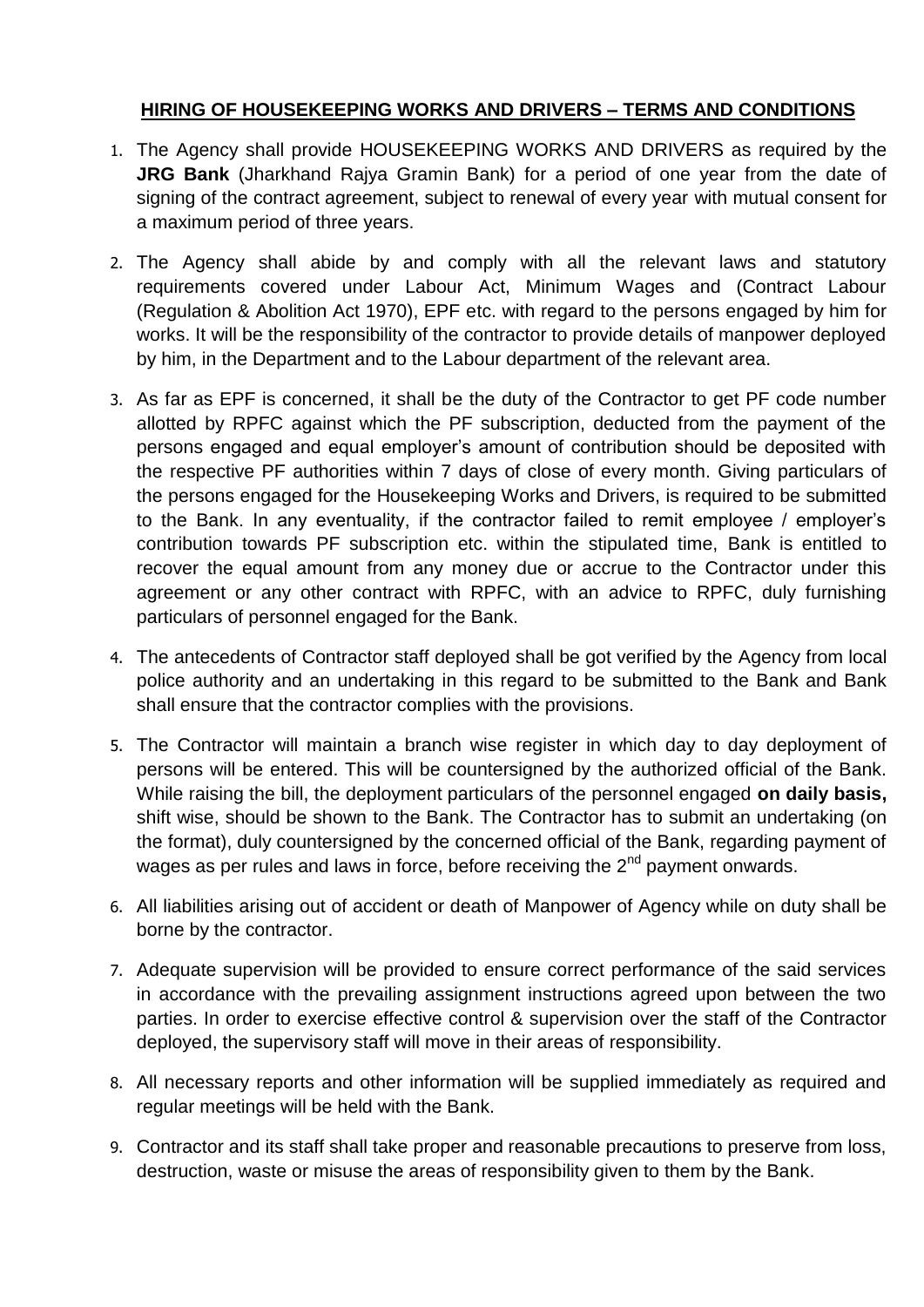- 10. The contractor or persons at HOUSEKEEPING WORKS AND DRIVERS shall not accept any gratitude or reward in any shape.
- 11. Under the terms of their employment agreement with the Contractor the HOUSEKEEPING WORKS AND DRIVERS shall not do any professional or other work for reward or otherwise either directly or indirectly, except for and on behalf of the Contractor.
- 12. That in the event of any loss occasioned to the Bank, as a result of any lapse on the part of the contractor which will be established after an enquiry conducted by the Bank, the said loss can claim from the contractor up to the value of the loss. The decision of the Bank will be final and binding on the Agency.
- 13. The contractor shall do and perform all such services, acts, matters and things connected with the administration, superintendence and conduct of the arrangements as per the direction enumerated herein and in accordance with such directions, which the Bank may issue from time to time and which have been mutually agreed upon between the two parties.
- 14. The Bank shall have the right, without assigning any reason, to have any person removed that is considered to be undesirable or otherwise and similarly Contractor reserves the right to change the staff with prior intimation to the Bank.
- 15. The Contractor shall be responsible to maintain all property, equipment, infrastructure and vehicles of the Bank entrusted to it.
- 16. The contractor will not be held responsible for the damages/sabotage caused to the property of the Bank due to the riots/mobs attack/armed dacoit activities or any other event of force majeure.
- 17. The contractor will deploy the Personnel as per the need given by the Bank. The Personnel shall be required to work as per the instructions of Bank.
- 18. The persons engaged by the contractor shall be dressed in neat and clean uniform (including proper name badges), failing which invites a **penalty of Rs.1,000/-** each occasions and habitual non-compliance in this regard shall not be allowed to continue. The contractor should immediately substitute with other person. The penalty on this account shall be deducted from the Contractor's bills.
- 19. The persons engaged have to be extremely courteous with very pleasant mannerism in dealing with the Staff/Customers/Attendants and should project an image of utmost discipline. The Bank shall have right to have any person moved in case of customer's/staff complaints or as decided by representative of the Bank if the person is not performing the job satisfactorily or otherwise. The contractor shall have to arrange the suitable replacement in all such cases.
- 20. The working hours generally will be from 9.30 hrs. to 17.30 hrs. But the timings is changeable and shall be fixed by the Bank from time to time depending upon the requirements.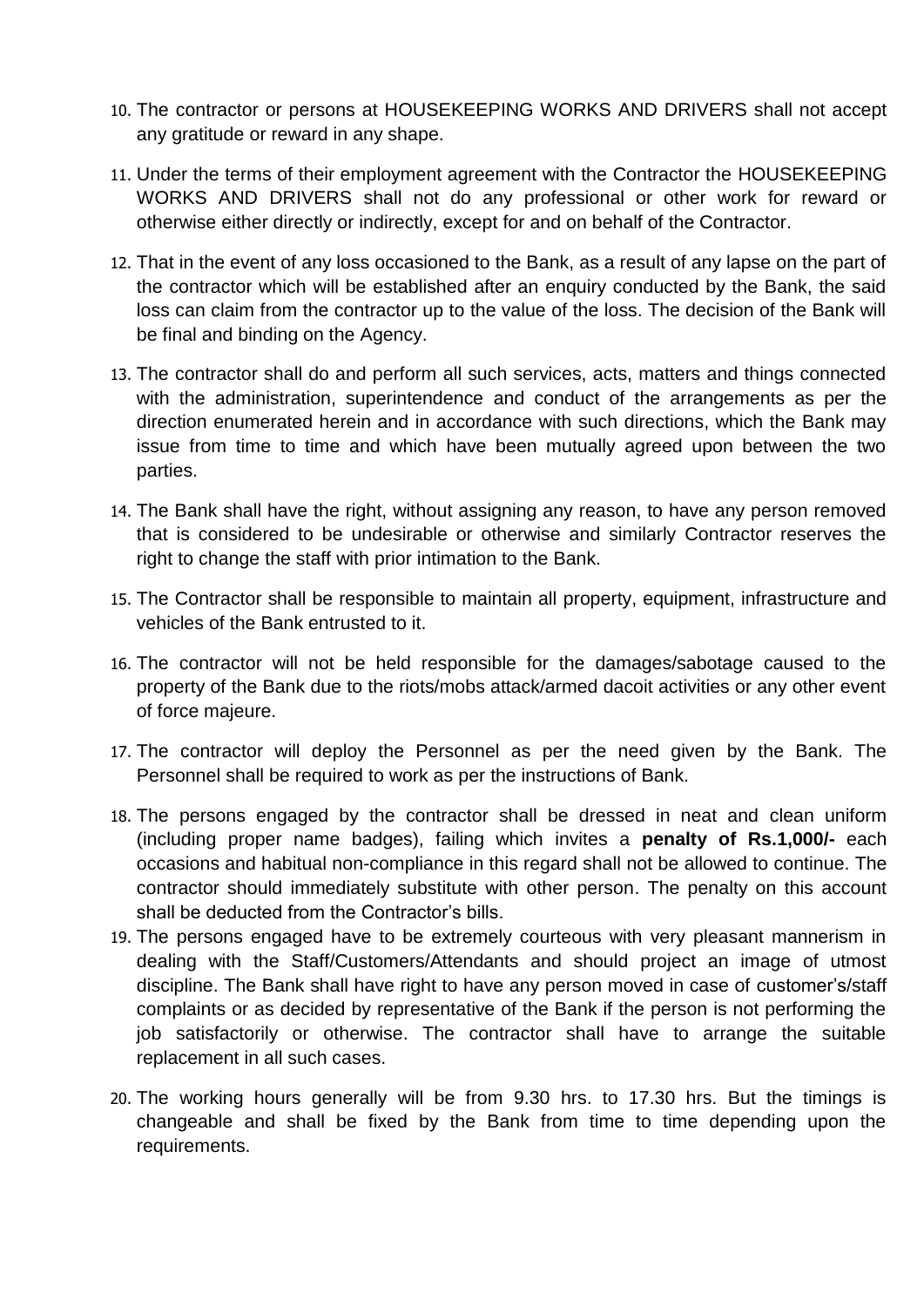- 21. The Contractor persons will have to report at branch office at least 30 minutes in advance before start of the business for daily housekeeping arrangement of branch premises and to complete all other required service. Similarly, Drivers will report well before time as per his duty.
- 22. The contractor shall abide by and comply with all the relevant laws and statutory requirements covered under various laws such as Labour Act, Minimum Wages Act, Contract Labour (Regulation and abolition) Act, EPF, ESI and various other Acts as applicable from time to time with regard to the persons engaged by the contractor for the Bank.
- 23. The payment would be made at the end of every month based on the services rendered **on daily basis** by the persons deployed by the contractor and based on the documentary proof jointly signed by the representative of the Bank and the contractor/his representative/personnel authorized by him. No other claim on whatever account shall be entertained by the Bank.
- 24. Any damage or loss caused by contractor's persons to the Bank in whatever form would be recovered from the contractor.

25. The Bank will give basic training/familiarization of the housekeeping services required to be done by the persons to be deployed by the contractor under the contract for **2 to 3 days** and **this period will not be counted as shift manned by contractor's persons for the purpose of payment under the contract.**

26. (a) In case any of Contractor staff deployed under the contract is (are) absent, a **penalty equal to double the wages/ or charges incurred** for standby arrangement made by the Bank for the number of persons deployed in HOUSEKEEPING WORKS and DRIVERS on that particular day shall be levied by the bank and the same shall be deducted from the contractor's bills.

(b) In case any of contractor's persons deployed under the contract fails to report in time and contractor is unable to provide suitable substitute in time for the same it will be treated as absence

(c) In case any public complaint is received attributable to misconduct/ misbehavior of contractor's persons, a **penalty or Rs. 1,000/- for each such incident** shall be levied and the same shall be deducted from contractor's bill. Further, the **concerned contractor's persons shall be removed immediately**.

(d) In case the contractor fails to commence/execute the work as stipulated in the agreement or unsatisfactory performance or does not meet the statutory requirements of the contract, Bank reserves the right to impose the **penalty** as detailed below:

- i) **10%** of cost of order/ agreement per week, up to four weeks' delays.
- ii) After the delay of four weeks, the Bank reserves the right to cancel the contract and withhold the agreement and get this job be carried out from open market or with other agencies. The difference if any will be recovered from the defaulter contractor and also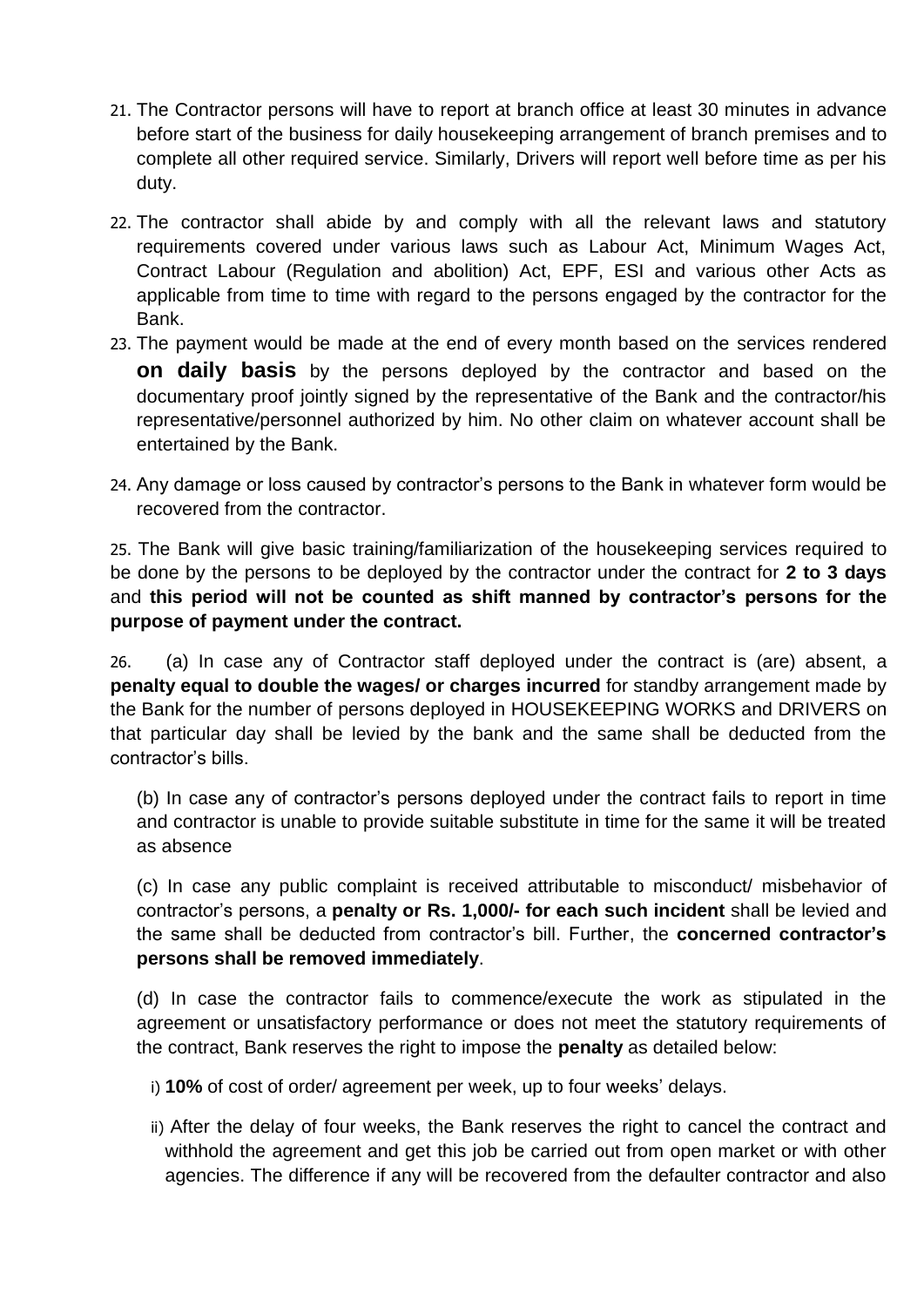shall be black listed for a period of 4 years from participating in such type of tender and his earnest money/security deposit may also be forfeited, if so warranted.

27. The Agency shall ensure that its staff shall not at any time, without the consent of the Bank in writing, divulge or make known any trust, accounts matter or transaction undertaken or handled by the Bank and shall not disclose to any information about the affairs of Bank. This clause does not apply to the information, which becomes public knowledge.

28. Any liability arising out of any litigation (including those in consumer courts) due to any act of contractor's personnel shall be directly borne by the contractor including all expenses/fines. The concerned contractor's staff shall attend the court as and when required.

29. The contractor shall have his own Establishment/Setup/Mechanism etc. to ensure correct and satisfactory performance of his liabilities and responsibilities under the contract.

30. **"NOTICE TO PROCEED"** means the notice issued by JRG Bank (Jharkhand Rajya Gramin Bank) to the contractor communicating the date on which the work/services under the contract are to be commenced.

31. If the contractor is a joint venture/consortium/group/partnership of two or more persons, all such persons shall be jointly and severally liable to the Bank for the fulfillment of the terms of the contract. Such persons shall designate one of them to act as leader with authority to sign. The joint venture/consortium/group/partnership shall not be altered without the approval of the Bank.

32. The initial contract period is of 02 years from the date of the commencement (as mentioned in Notice to Proceed), which can be extended for a further period of one year and total period of three years after yearly review and mutual consent.

33. During the course of contract, if any contractor's staff are found to be indulging in any corrupt practices causing any loss of revenue to the Bank shall be entitled to terminate the contract forthwith duly forfeiting the contractor's Performance Guarantee / Security Deposit.

34. In the event of default being made in the payment of any money in respect of wages of any person deployed by the contractor for carrying out of this contract and if a claim therefore is filed in the office of the Labour Authorities and proof thereof is furnished to the satisfaction of the Labour Authorities, the Bank may, failing payment of the said money by the contractor, make payment of such claim on behalf of the contractor to the said Labour Authorities and any sums so paid shall be recoverable by the Bank from the contractor.

35. If any money shall, as the result of any instructions from the Labour authorities or claim or application made under any of the Labour laws, or Regulations, be directed to be paid by the Bank, such money shall be deemed to be payable by the contractor to the Bank within 07 (seven) days. The Bank shall be entitled to recover the amount from the contractor by deduction from money due to the contractor or from the Performance Security / Security Deposit.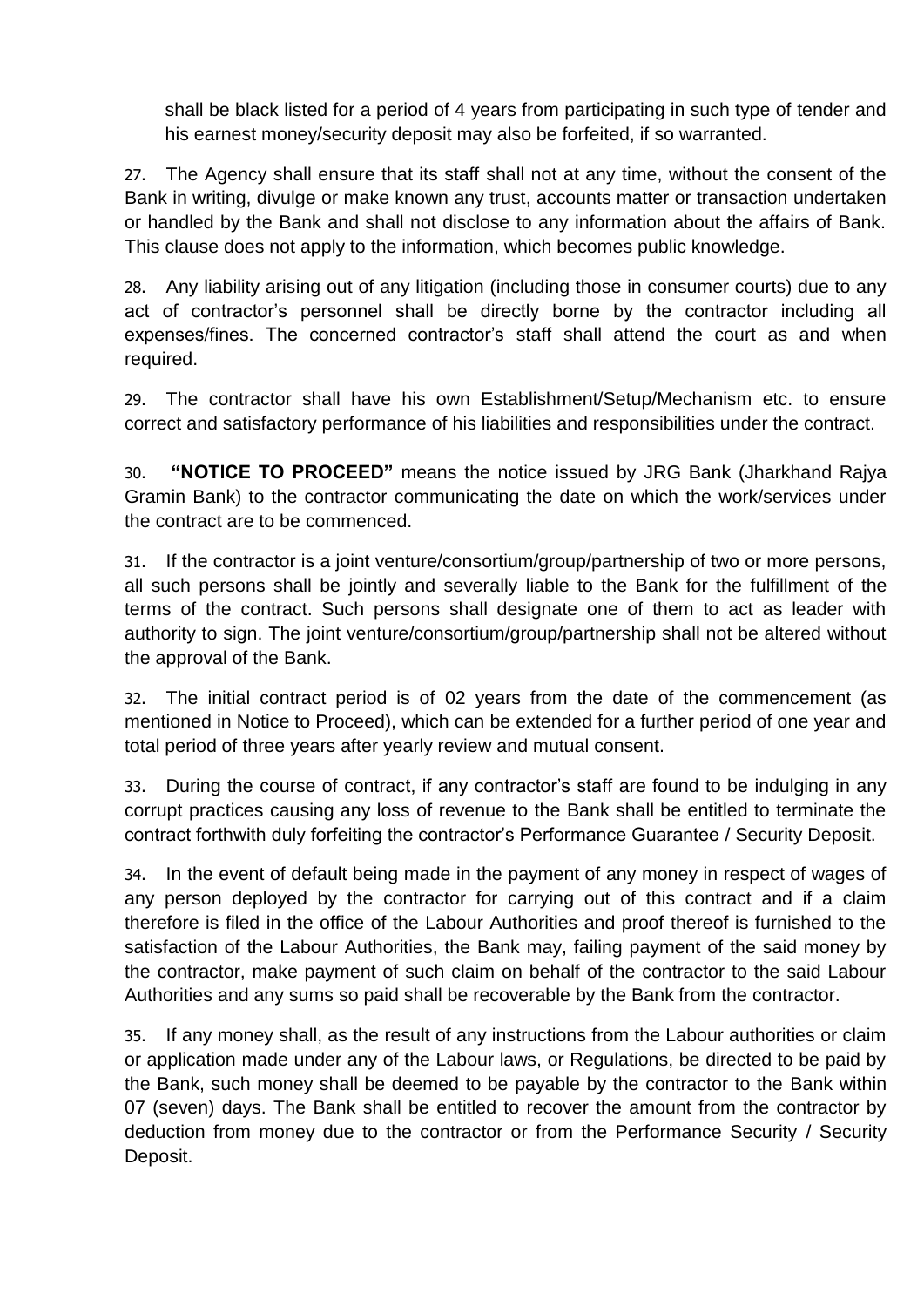36. The contractor shall not engage any such sub-contractor or transfer the contract to any other person in any manner.

37. The contractor shall indemnify and hold the Bank harmless from and against all claims, damages, losses and expenses arising out of, or resulting from the works/services/workers under the contract provided by the contractor.

38. The bidder should be registered with the concerned authorities of Labour Department under Contract Labour (R&A) Act 1970.

39. The contracting Agency shall not employ any person for Housekeeping works below the age of **18 years** and above the age of **55 years**. Age of Drivers should be preferably **20** to **40 years**. Manpower so engaged shall be trained for providing HOUSEKEEPING WORKS AND DRIVERS services before joining.

40. The contracting Agency shall deploy persons for HOUSEKEEPING WORKS whose educational qualification shall be minimum **8 th pass** standard. However, education qualification will be **10th std** for Drivers.

41. The contractor shall get its staff screened for visual, hearing, gross physical defects and contagious diseases and will provide a certificate to this effect for each persons deployed. Bank will be at liberty to get anybody re-examined in case of any suspicion. Only physically fit personnel shall be deployed for duty.

42. Persons engaged by the contractor shall not take part in any staff union and association activities.

43. The contractor shall provide the uniform/dress, ID Batch/Name plate for wearing during the duty hour by its persons. All the expenses incurred on the items like raincoats, uniforms will be borne by the contractor.

44. Contractor/ Agency shall maintain mobile phone number of each of its Housekeeping and Drivers staff to ensure effective timely communication.

45. Suitable transport for the deployment of manpower will be provided by the Contractor/ Agency, if required.

46. The Bank shall not be responsible for providing residential accommodation or meals to any of the persons of the contractor.

47. The Bank shall not be under any obligation for providing employment to any of the manpower/personnel/worker of the contractor during or after the expiry of the contract. The Bank does not recognize any employee employer relationship with any of the workers of the contractor.

48. If as a result of post payment audit any overpayment is detected in respect of any work done by the Agency or alleged to have done by the Agency under the tender, it shall be recovered by the Bank from the Agency.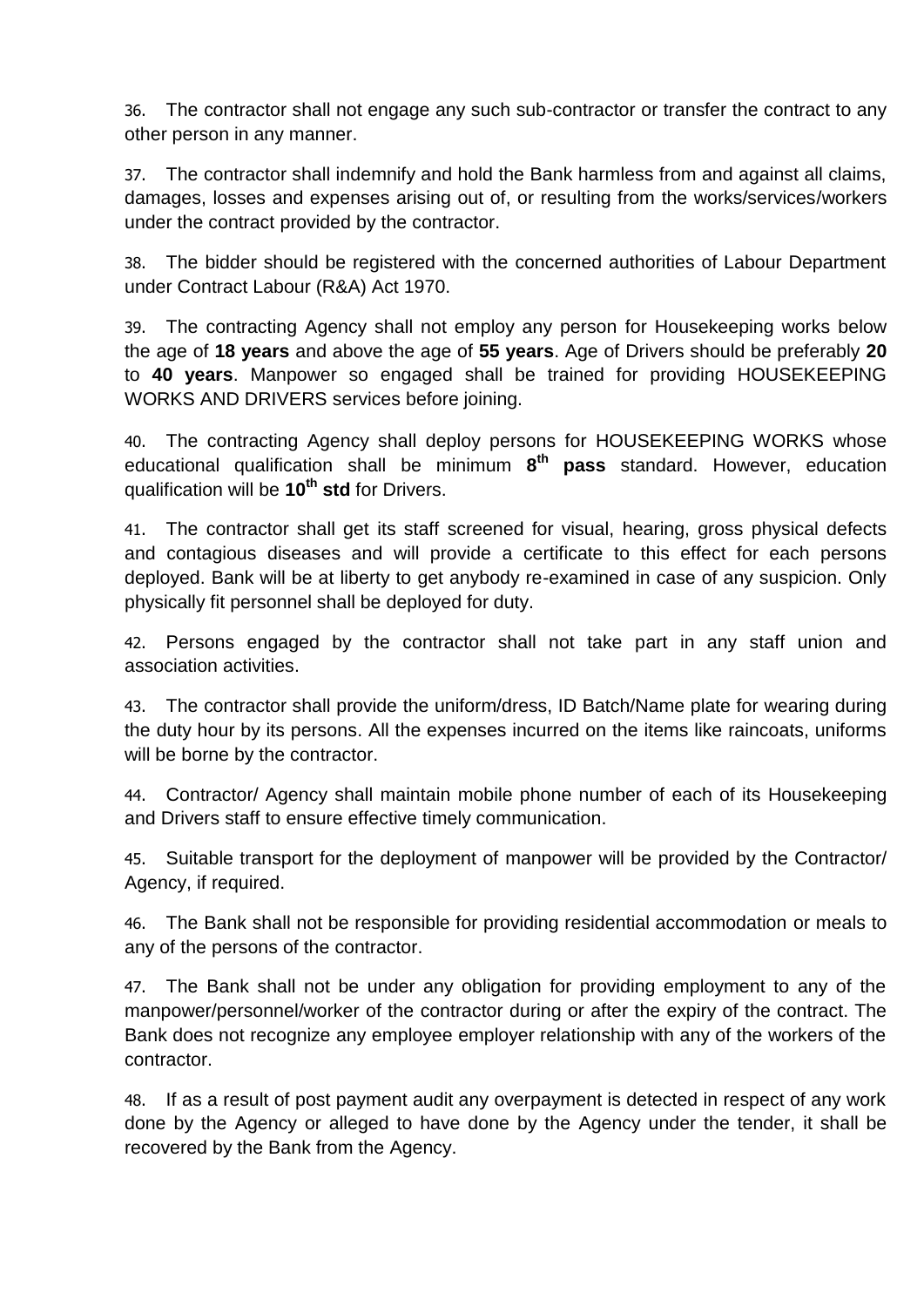49. If any underpayment is discovered, the amount shall be duly paid to the Agency by the Bank.

50. The contractor shall provide the copies of relevant records during the period of contract or otherwise even after the contract is over whenever required by the Bank etc.

51. The contractor will have to deposit the proof of depositing employee's contribution towards PF/ESI etc. of each employee every month.

52. The contractor shall disburse the wages to its persons deployed in the Bank every month through Transfer/Online mode or by Cheque within 7 days from the end of the month.

53. No person to be kept for more than 03 (three) years at the same branch including previous engagement by other vendors.

#### **OBLIGATION OF THE CONTRACTOR**

54. The contractor shall ensure full compliance with tax laws of India with regard to this contract and shall be solely responsible for the same. The contractor shall submit copies of acknowledgements evidencing filing of returns every year and shall keep the Employer fully indemnified against liability of tax, interest, penalty etc. of the contractor in respect thereof, which may arise.

55. **Dispute Resolution**: Any dispute and or difference arising out of or relating to this contract will be resolved through joint discussion of the Agency and Bank. Decision of Bank will be binding to the Agency.

56. The HOUSEKEEPING and DRIVERS deployed by the Agency shall not be workmen of the Bank.

57. The Agency shall be responsible for the conduct of its employees and discharge of their duties. The employees of Agency should not be under the influence of any intoxicant.

58. The Agency shall be responsible to discharge the obligation of the employees and comply with the statutory obligations requirement under various laws in respect of this employees and ensure that all statutory return like PF, ESI etc. are filed in time.

59. Antecedent verification of all employees, employed by the Agency services will be done by the Agency and the proof of the same along with photographs temporary and permanent address of the employees will be submitted to the Bank by the Agency

60. The Agency shall ensure that its employees engaged at the Bank and its installation performs all duties assigned to them from time to time by Bank and shall ensure to keep the branch premises, washrooms, toilet sheets etc. neat and clean.

61. The Agency shall ensure that all necessary registers are maintained at the respective places as assigned by the Bank.

62. The Agency shall be responsible to conduct surprise check and other measure of its employees to ensure they are on constant vigil at all time.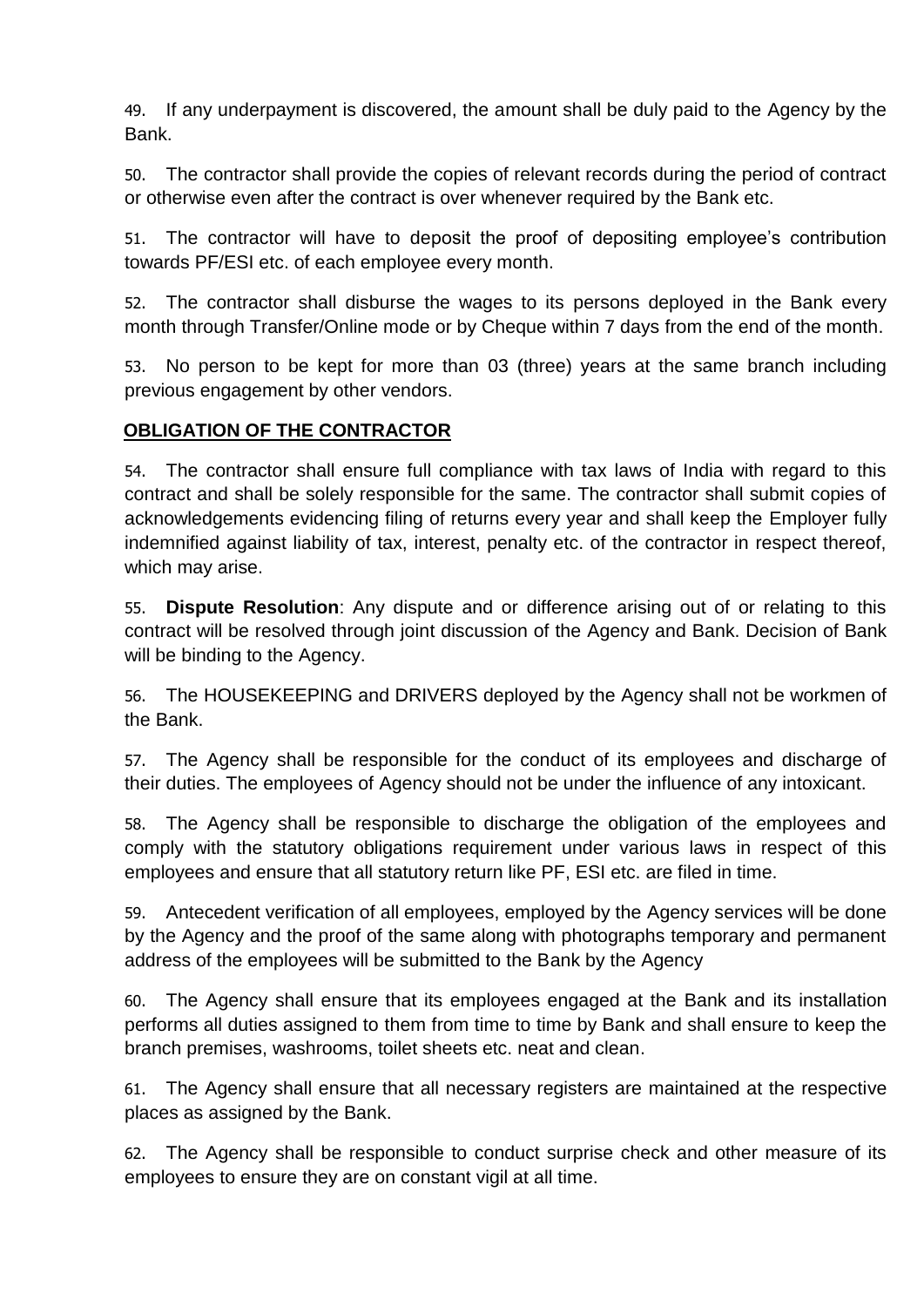63. The personnel engaged by the Agency to work with at the installation shall be governed by the rules/ regulations of Agency. However, any personnel engaged by the Agency to work at Bank will be deployed only on the approval of the Bank.

64. Provost staff/ duty personnel of Bank shall supervise the functioning of the employees engaged by the Agency.

64. In the event of any adverse report from personnel of Bank on the functioning conducts of the employees of the Agency, the erring employees shall be liable for disciplinary action by the Agency, which may include discharge from service by the Agency.

65. Bank is not responsible for the disbursement of pay and allowance to the personnel engaged by the Agency. The Agency shall directly pay to personnel employed, under intimation to the Bank.

66. The charges will be paid every month on or before  $15<sup>th</sup>$  of the succeeding month on the production of sufficient proof about payment of wages/ salary to personnel employed at Bank. The statutory deduction and contribution to its employees are to be properly accounted by the Agency.

67. The Agency shall make it sufficiently clear to every personnel that they will have to obey the orders and instructions of provost staff/ duty staff of Bank and pay proper mark of respect of the staff of Bank.

68. During the discharge of their duties the persons of HOUSEKEEPING WORKS and DRIVERS shall not resort to settlement of any disputes through arguments, manhandling and physical contact. Matter of urgency should be immediately brought to the notice of duty personnel / Officer.

69. The employee of the Agency shall have no right to the facilities available in the Bank such as conveyance, lodging, boarding, canteen facilities, sports, recreational room etc.

70. The Agency has to deploy its personnel as set out by the Bank and shall remove the persons when no longer required by the Bank.

71. If the Agency fails to execute the contract as per the terms and conditions of this agreement, the General Manager of the Bank reserves the right to terminate the contract without assigning any reason whatsoever thereof.

72. Bank shall not be liable for any loss/ damage of items, injury or any other ailments that may happen to the personnel of the Agency while on duty.

73. The persons employed by the Agency shall not carry any arms and ammunitions while on duty at Bank and its installations.

74. The personnel deployed by the Agency shall carry out the duties on all weather conditions and should be equipped with the monsoon/seasonal gears and other required outfit.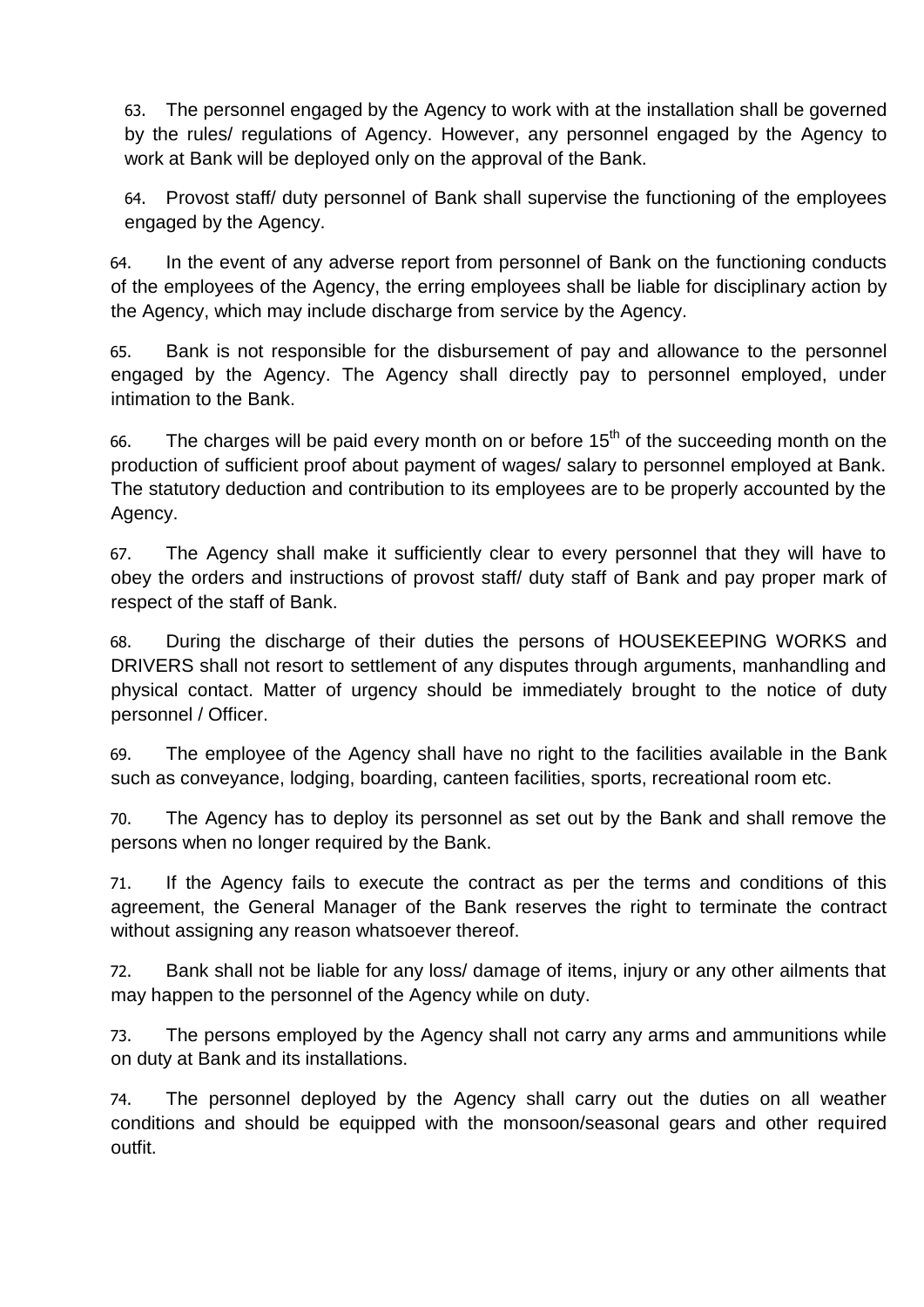75. The persons deployed by the Agency shall disseminate any valuable information to the provost staff/ duty staff of Bank, if they happen to obtain/ possess such information.

76. The Contractor will not change the personnel frequently. However, the Bank reserves the right of changing of the personnel at any time without citing any reason thereof.

#### 77. **Eligibility criteria for**

- (A) Persons for HOUSEKEEPING WORKS should have following eligibility criteria: (i) Persons employed should have academic qualification at least 8<sup>th</sup> pass. (ii) Person employed should be medically fit as follows: (a) Should not be suffering with any eye disease and should be able to read and write in Hindi and English. (b) Should not be suffering with hearing disease. (c) Should not be suffering with any disease of limbs. (d) Should not be insane.
- **(B) Persons engaged for DRIVING works** should have following eligibility criteria: (i) Matriculation from a recognized Board or equivalent. (ii) Possess Driving License for Heavy Vehicles. (iii) Three years' experience of driving heavy vehicle. (iv) Knowledge of motor mechanism and (v) Ability to read and write Hindi or English language and numbers. (vi) Age should be 18 to 45 years

78. HOUSEKEEPING persons deployed in the premises on **holidays** and **Sundays** will be assessed as per actual requirement and the number of personnel will be suitably reduced, the decision of Bank will be the final.

79. Entry of the street-dogs and stray cattle into the premises is to be prevented. It should be at once driven out.

80. The persons deployed by the Agency should take care of all assets of Bank and inform Provost staff in case of any irregularities.

81. The persons deployed by the Agency should be trained to extinguish fire with the help of fire extinguishing cylinders and other firefighting material available on the spot. They will also help the firefighting staff in extinguishing the fire or in any other natural calamities.

82. In emergent situations, persons deployed by the Agency shall also participate as per their role defined in the disaster plan, if any, of the Bank. They should be sensitized for their role in such situations.

83. The persons deployed by the Agency are required to display mature behavior, especially towards female staff and female Customers, failing which it will attract provisions of Sexual Harassment Act.

84. The persons deployed by the Agency on duty shall not leave the premises without permission of Bank Officials.

85. All disputes and differences in connection with or relating to this tender shall be subject to the Jurisdiction of the Court at Rajkot only.

\*\*\*\*\*\*\*\*\*\*\*\*\*\*\*\*\*\*\*\*\*\*\*\*\*\*\*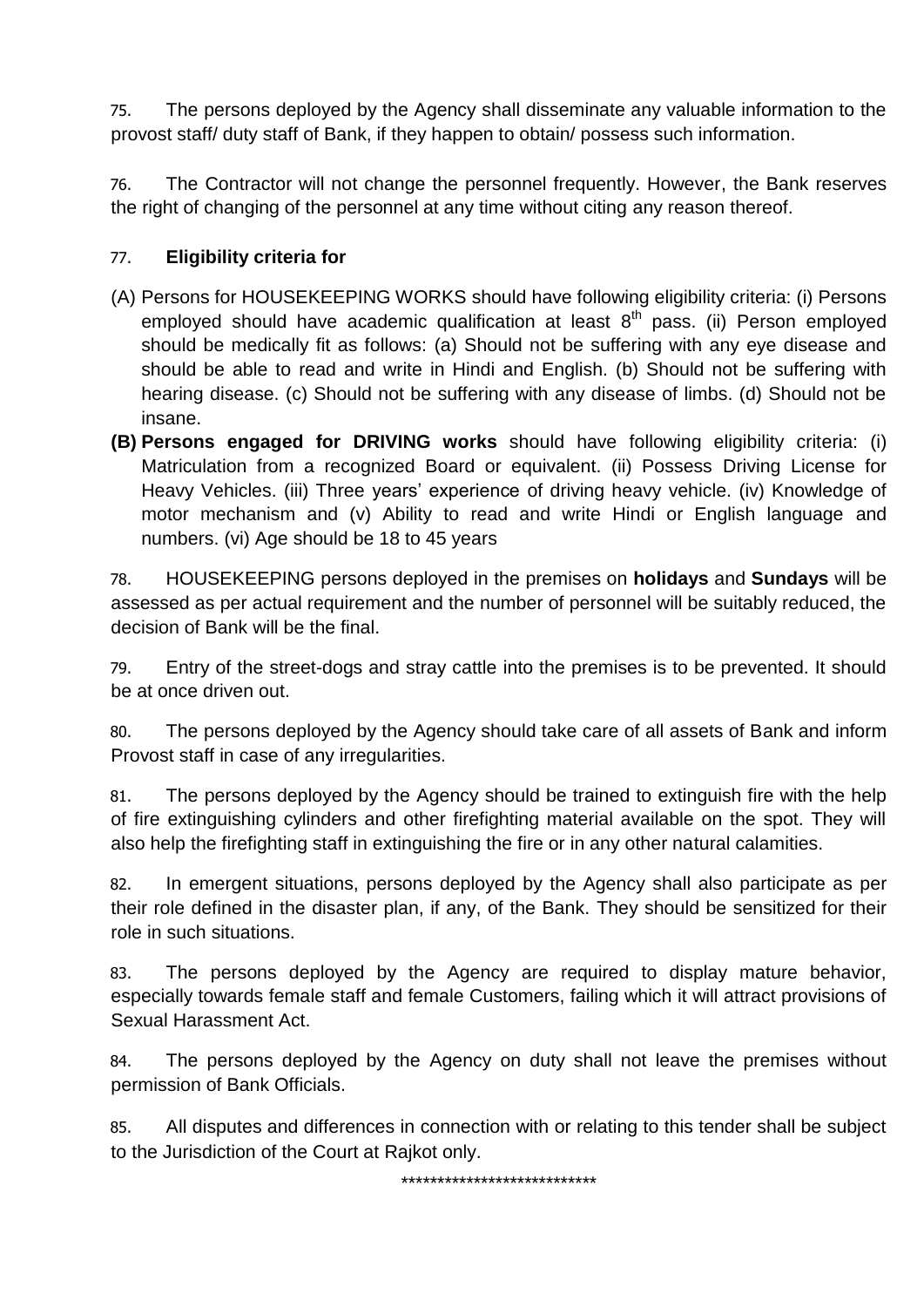## **TERMS & CONDITIONS of the Contract:**

1. The contract shall be awarded for a period of **Two Years** from the date of agreement, subject to review at the expiry of every 12 months period.

2. The Bank will deduct Income Tax at source as per prevailing rates, under section 194-C of the Income Tax. Act 1961, from the Agency as per the rule in force.

3. The Agency shall be solely liable for payment of GST and all other applicable taxes and levies as may be subsequently imposed or enhanced.

4. The cost of non-judicial stamp paper as applicable for preparing a Contract Agreement will be borne by the Agency.

5. The Agency shall seek Instructions from time to time from General Manager of the Bank or any other officer authorized by him for smooth implementation of work order.

6. The Agency shall be fully responsible for the act of all the manpower provided by them for housekeeping works and Drivers.

**7. The Agency has to obtain a license from the Licensing Authority/s concerned under the Contract Labour (Regulation & Abolition) Act, 1970 and Rules 1971 there under to provide their service at various branches of JRG Bank** (Jharkhand Rajya Gramin Bank) **and fulfill all the terms and conditions under the said Acts /Rules. The Bank will have the liberty to inspect all relevant documents including receipts/acknowledgements regarding details of payment made to the personnel deployed at various branches of JRG Bank (Jharkhand Rajya Gramin Bank). The Agency shall provide Bank account number (preferably at JRG Bank(Jharkhand Rajya Gramin Bank) branch), EPF Account numbers (UAN), ESI account numbers of all personnel employed by them within one month of executing agreement. No wages shall be payable in respect of manpower for Housekeeping works and Drivers in whose case documentary evidence as aforesaid is not submitted in time by the Agency.**

8. All personnel deployed at the locations shall be mentally and physically sound and with exemplary conduct and moral rectitude.

9. If performance of any of the manpower for Housekeeping works and Drivers deployed is found unsatisfactory, he shall have to be withdrawn immediately from the place of duty on receipt of a communication to this effect from the Bank.

10. A complete list of manpower for HOUSEKEEPING WORKS AND DRIVERS, engaged by the Agency for deployment in the Bank, shall be furnished by the Agency along-with complete addresses and other antecedents/details of each individual including his next of kin, date of birth, Mobile Phone Number, EPF Account UAN, ESI A/c Number, Bank A/c No. etc.

11. The Agency shall submit monthly duty chart of manpower for HOUSEKEEPING WORKS AND DRIVERS to the bank at the beginning of each month. The Agency shall also submit the daily attendance sheet of manpower for HOUSEKEEPING WORKS AND DRIVERS for the month to the Bank. Failure to do so shall result in non-payment of the wages for the day(s) for which the attendance sheet is not furnished.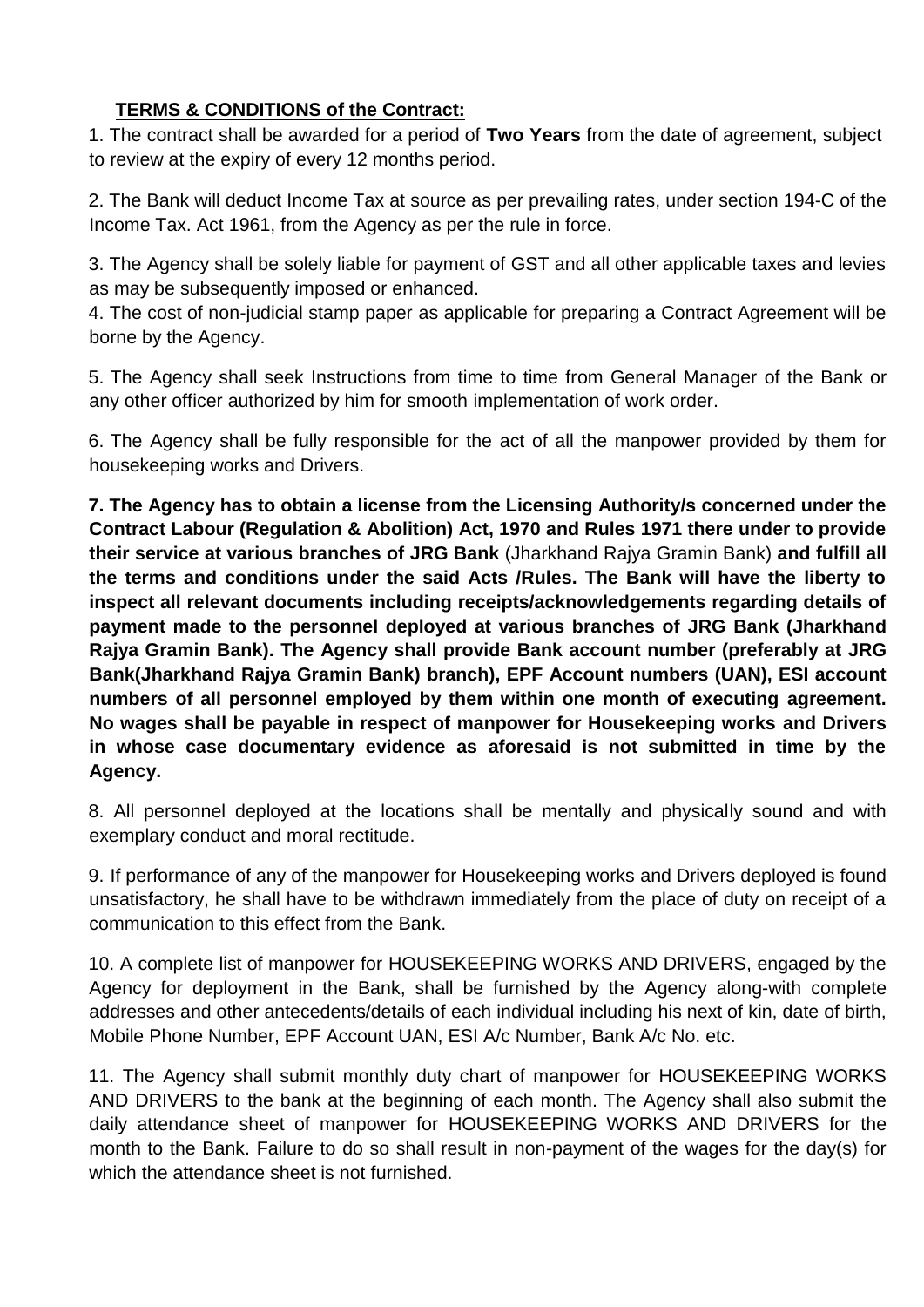12. The Agency shall not replace manpower for Housekeeping and cleaning works at random. This shall be done with the prior knowledge of the Bank and full particulars of the manpower for Housekeeping and cleaning works so deployed shall be given to the Bank.

13. A register shall be maintained by the Agency, where daily record of attendance will be maintained, for perusal of Bank's officials, as and when required.

14. The Bank shall arrange to provide list / show pilfer able items lying in open to the Agency. Suitable record of the same shall be maintained duly signed by the Agency and Bank.

15. The premises of branches shall be kept neat and clean in all respects. Building of the branch shall be closed after working hours and locked in the presence of the Bank officials. The premises in locked condition shall be unlocked in the next morning in the presence of the Bank officials.

16. The Agency shall compensate the Bank in full for the loss sustained to the Bank on account of act of manpower for HOUSEKEEPING WORKS AND DRIVERS. The amount or loss to be compensated by the Agency shall be determined by the Bank which shall be binding to the Agency. The Agency shall also be fully responsible for any loss of materials and property etc. of the Bank attributable to the negligence or failure of the manpower for HOUSEKEEPING WORKS AND DRIVERS in complying with the prescribed procedure. All financial losses thus suffered by the Bank shall be compensated in full by the Agency. The decision of Bank in this regard shall be binding to the Agency.

17. Agency will be responsible for any misdeed /misappropriation done by their worker and have to reimburse the Bank to the full amount of loss. In the event of failure of payment of such loss, Bank will recover the same from the monthly bill payable to the contractor or from the Bank Guarantee/ Security deposit/other means.

18. The Agency shall arrange to ensure good behaviour by the manpower provided by them, with all the staff of the Bank as well as with the customers. They shall abstain from taking part in any Union/Association activities and in any kind of other activities detrimental to the interest of the Bank. The manpower for HOUSEKEEPING WORKS AND DRIVERS shall not be permitted to wear any odd wrappers. The dress shall be simple and formal. Each person deployed by the Agency shall wear a badge bearing his name. Anybody reporting for duty in improper uniform will not be taken for duty.

19. The Bank shall not be liable to provide any residential accommodation to the manpower for HOUSEKEEPING WORKS AND DRIVERS. No cooking or lodging shall be allowed in the premises of the Bank.

20. The manpower for HOUSEKEEPING WORKS AND DRIVERS shall be bound to observe all the Instructions issued by the Bank concerning general discipline and behaviour. In case, any person employed by the Agency is inefficient, quarrelsome, infirm and invalid or indulges in unlawful activity or the like, the Agency shall replace such person with a suitable substitute immediately.

21. The Agency shall provide at his cost all statutory benefits to manpower for HOUSEKEEPING WORKS AND DRIVERS deployed by it at the Bank including but not limited to weekly off for 6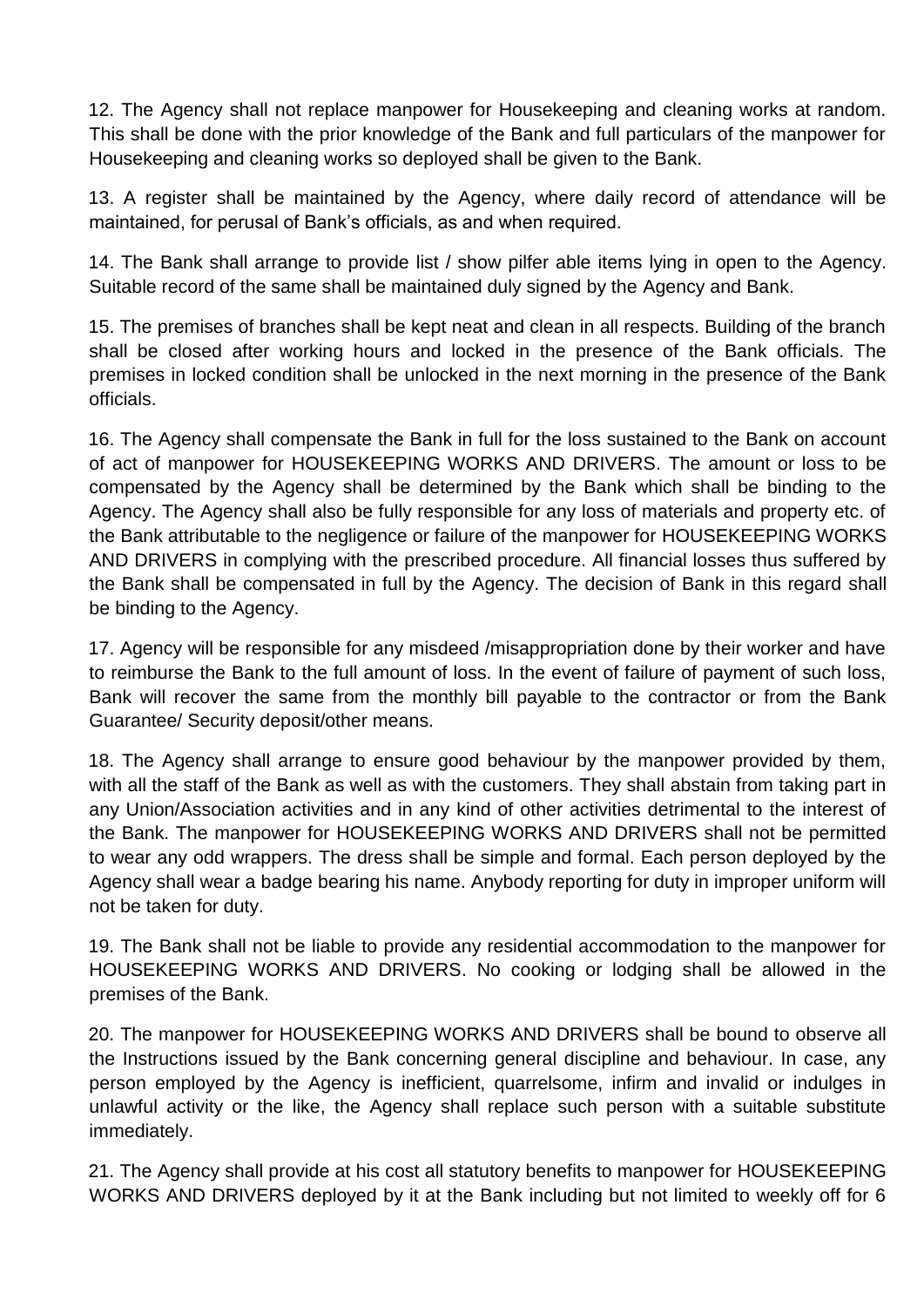day's work and off on Bank Holidays. The Bank will not entertain any liability whatsoever on this account. The Agency shall comply with all statutory provisions as laid down under various Labour Laws / Acts / Rules in respect of Minimum Wages, Provident Funds, ESI, and Labour Legislation's. The Agency shall comply with all legal requirements for obtaining license under the Contract Labour (R&A) Act, 1970 at its own cost. In case of any violation of Labour Laws or any other laws by the Agency the Agency shall be solely liable for the consequences thereof and there will not be any liability on part of the Bank. The Agency shall produce payment of wages register and all other registers/records/books maintained by the Agency under different labour statutes for inspection by the Authorized Officer of the Bank.

22.The rates offered should be inclusive of and in accordance with the provision of the minimum wages Act, Contract Labour Regulations and Abolition Act and other statutory provisions regarding Provident Fund, ESI, EPF, Service Tax, GST, Bonus, Gratuity, leave information, etc., The rates should also be inclusive of the charges for weekly off. Whenever there is a revision in Minimum wages by the order of Government of India, the same shall be accordingly reviewed & revised by the Bank and the same will be paid to the Agency at the rate of 'B' or 'C' class centre (whichever is applicable) on production of documents.

24. The Agency will have to ensure that no person will work for more than three years at the same place including work with previous Agency/s.

23. The manpower for HOUSEKEEPING WORKS AND DRIVERS deployed by the Agency shall be the employee of the Agency. There shall not be any employee- employer relationship between the Bank and the manpower for HOUSEKEEPING WORKS AND DRIVERS. The Agency shall bear all expenses in connection with the employment. The Bank shall not be responsible financially or otherwise for any injury to the manpower for HOUSEKEEPING WORKS AND DRIVERS in the course of performing their duties. The Agency shall obtain adequate insurance coverage in respect of its employees engaged for the work, and towards meeting the liability at compensation arising out of death etc.

24. The Agency shall not be permitted to transfer/ assign his rights and obligations under the contract to any other Agency or organization or Agency.

25. The duration of the contract shall be for a period of 02 (Two) years from the date of agreement, if not renewed for further extension of time.

26. **Bank shall have the absolute right to terminate the contract at any time without assigning any reason thereof, by giving to the Agency 30 days' notice of his intention to terminate the contract.** 

27. In case of failure of the Agency to commence work or in the event of breach of any of the terms of the contract, the security deposit of the Agency shall be forfeited. Any sum of money due to the Agency, including the security deposit refundable to him under the contract may be owed to the Bank. The Bank will have all rights for cancellation of the contract and to get the work done through any other Agency for the remaining terms of the contract at the risk and costs of the Agency.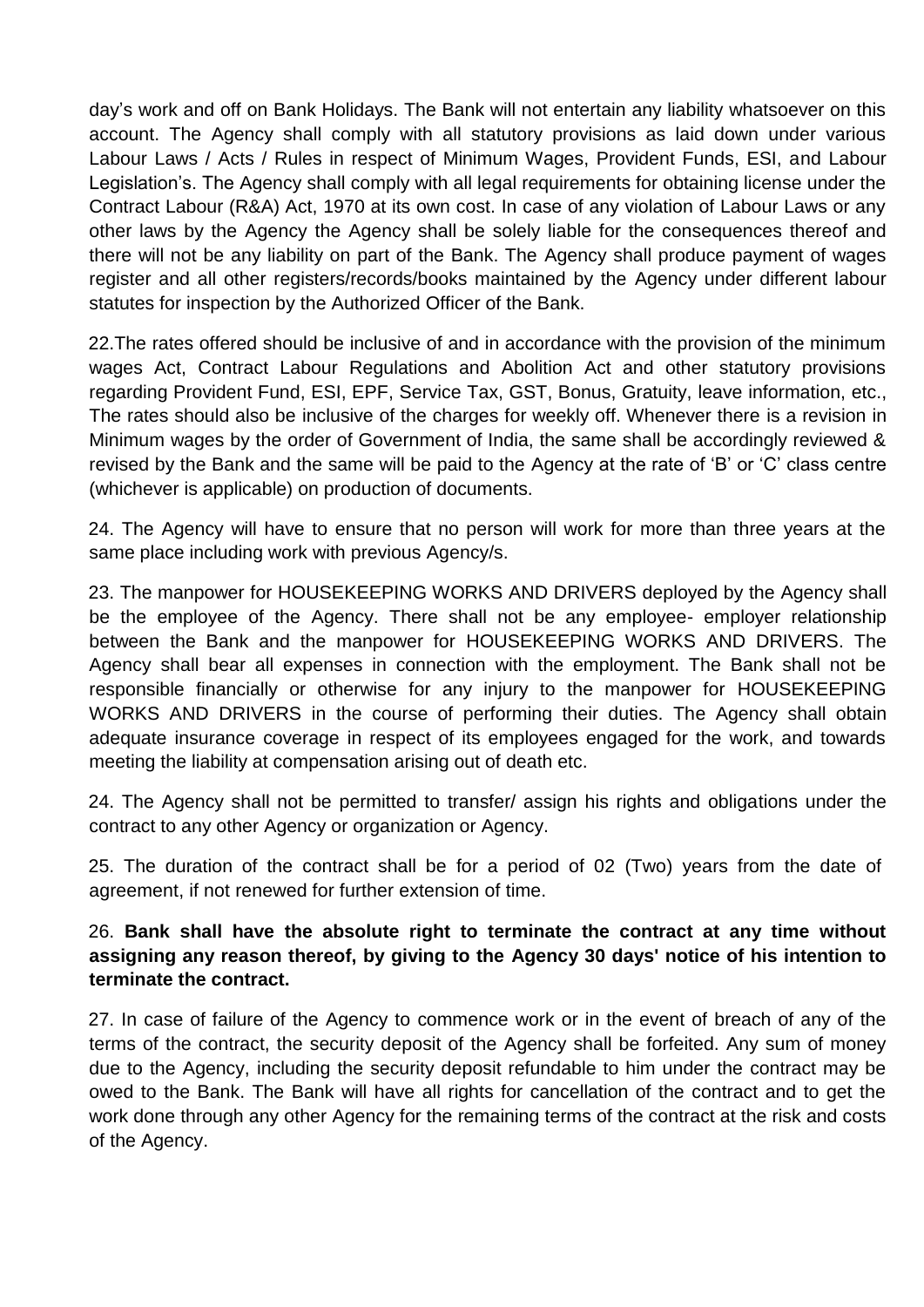28. The Agency will ensure that it's all the manpower for Housekeeping and cleaning works reports 30 minutes before the office time. The duty hours of the manpower for Housekeeping and cleaning works will be generally from 09.30 hrs to 17.30 hrs with 30 minutes lunch break or as decided by Bank from time to time.

29. The payment to the Agency for the services rendered will be on monthly basis, after completion of the service for the period, against valid bills supported by the documentary evidence in proof of the disbursement of wages, compliance under the statutory regulations /laws, attested and certified without any corrections, over- writing etc. attendance of duty etc.

The Agency shall submit the proof of having deposited the amount of contribution claimed by him on account of ESI and EPF in respect of the persons deployed, in their respective names, before submitting the bills for the subsequent month's EPF and Service Charges. Failing to which amount of EPF and Service Charges will be withheld from the bills submitted and paid after submission of proof of remittance of the same to the account of the concerned personnel. The amount towards ESI and EPF contributions will be released only on submission of the required documents of each employee.

The bills claiming for wages of each month shall be submitted to the Bank, on or before the  $7<sup>th</sup>$ of the succeeding month after remitting the contributions towards EPF and ESI of the previous month. The wages of the personnel for each and every months of the contract period shall be payable by the Agency on or before the  $5<sup>th</sup>$ day of the succeeding month. To ensure the prompt disbursement of the monthly wages, the Agency shall pay the wages for the first month from their own source and after getting reimbursed from the Bank in respect of succeeding months. The Bank will pay the bill in the account opened by the Agency for the purpose.

30. The Agency shall maintain EPF and ESI contribution record for its workers at the respective Regional Office. The individual person wise details should be provided to the Bank every month. The bank will monitor such payments as per statutory obligations. The Agency shall immediately on taking over, arrange to open new account or transfer the EPF accounts of the workers from the previous Agency. This process shall be completed within one month from the date of agreement.

31. The clearance of any dispute / complaints regarding ESI, EPF or any other matter is the responsibility of the Agency and the Bank will take appropriate action against the Agency if it is not resolved within time.

32. **Code of Conduct**- The following code of conduct shall be applicable to the persons deployed on duty by the Agency in the Bank and it shall be the responsibility of the Agency to ensure that the persons deployed:

i. Report for duty in Smart dress displaying Badges/Photo Identity Cards.

ii. Always be regular and punctual and arrive at duty at least 30 minutes before commencement of the respective shift duty.

iii. Always be alert and perform their duties with honesty and sincerity.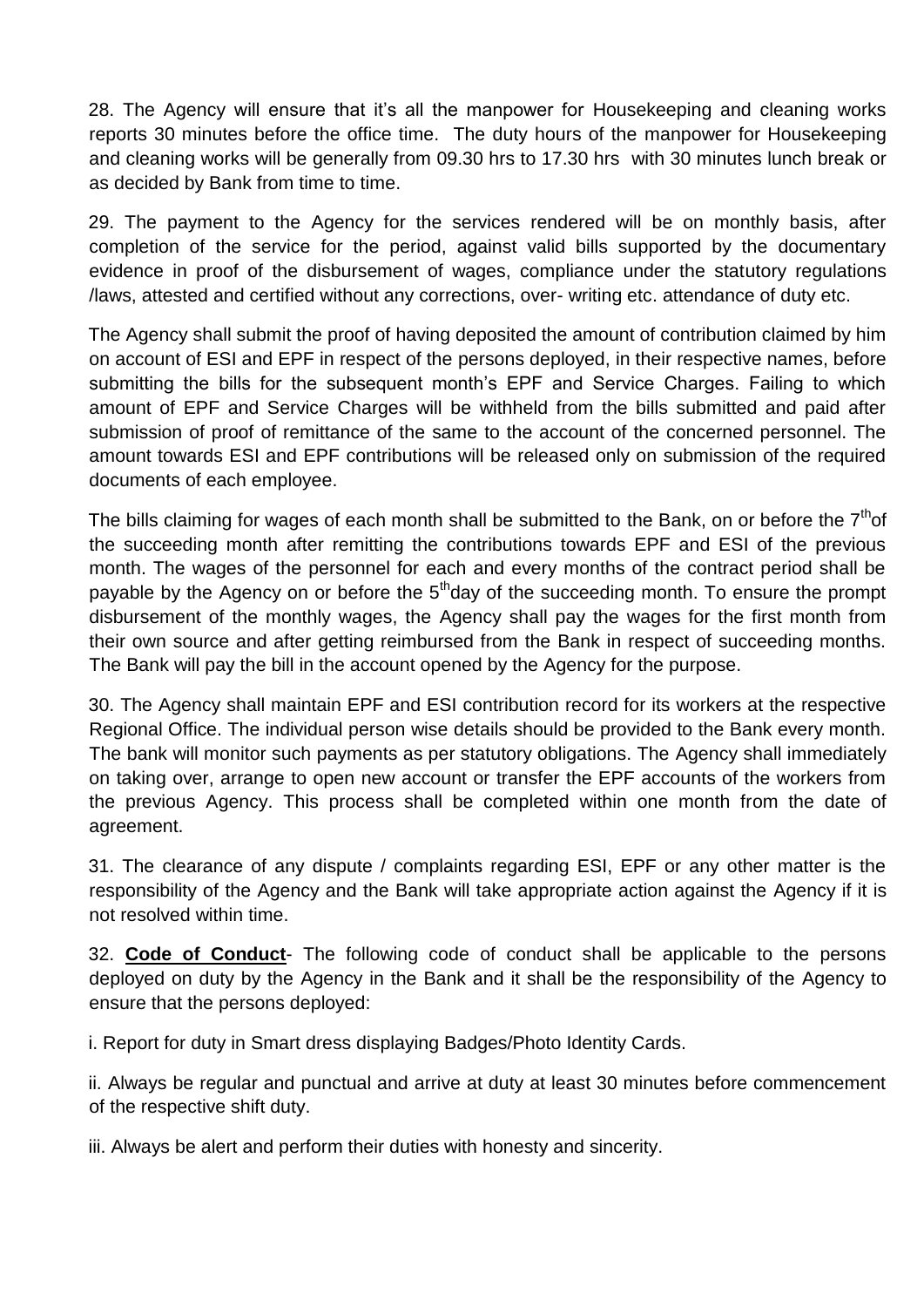iv. Abstain from indulging in gossip, reading of newspaper/ magazines, frequent talking on mobile or checking messages/ online surfing or any other activities apart from his duty, while on duty.

v. They must not chew pans/ smoke cigarettes or Bidi and/or any other tobacco products and must not consume any toxic/ alcoholic drinks.

vi. Do not be under influence of liquor while on duty.

vii. Do not leave duty posts without completing their duties or without due substitution.

viii. Always remember to report any untoward incident / misconduct or misbehaviour of people to the competent authority immediately.

ix. Behave properly with all the employees, branch customers and visitors of theBank with due regard and civility and always render a helping hand.

x. Should not be having nature of criminal and antisocial behaviour.

## **DUTIES AND RESPONSIBILITIES OF MANPOWER FOR HOUSEKEEPING WORKS**

The manpower for HOUSEKEEPING WORKS by the Agency shall perform following functions:

- i. To perform housekeeping and Driving works at assigned branch / office of the Bank.
- ii. To prevent unauthorized entries at the branch / office of the Bank. Manpower for HOUSEKEEPING WORKS should be able to categorize the legitimate visitors without causing any embarrassment to them.
- iii. The manpower for HOUSEKEEPING WORKS will be responsible for overall cleansing of branch premises, assist the branch staff in works assigned to him. He will ensure that all instructions of the Branch Manager are strictly followed and there is no lapse of any kind.
- iv. Police verification of all manpower for HOUSEKEEPING WORKS shall be submitted to the bank by the Agency in first 30 days.
- v. It will be mandatory for the Agency to submit the Bio-data with full details of proposed manpower for HOUSEKEEPING WORKS for all the manpower and within 30 days in case of engaging new manpower.
- vi. Any loss if caused to the bank due to dereliction of duty by the manpower for HOUSEKEEPING WORKS, the same shall be made good by the Agency as per bank's decision. Penalties to be levied will be as laid down in the proposal and accepted by the Agency.

## **DUTIES AND RESPONSIBILITIES OF DRIVERS:**

The manpower supplied for driving by the Agency shall perform the following functions:

- i. Transporting staff or other officials from one place to other.
- ii. Carrying out vehicle maintenance checks and timely service whenever required and permitted. He should possess basic knowledge of preventive/breakdown maintenance of vehicles
- iii. Delivering package/ articles to the concerned as advised by the Bank.
- iv. Picking up office purchases or other administrative needs.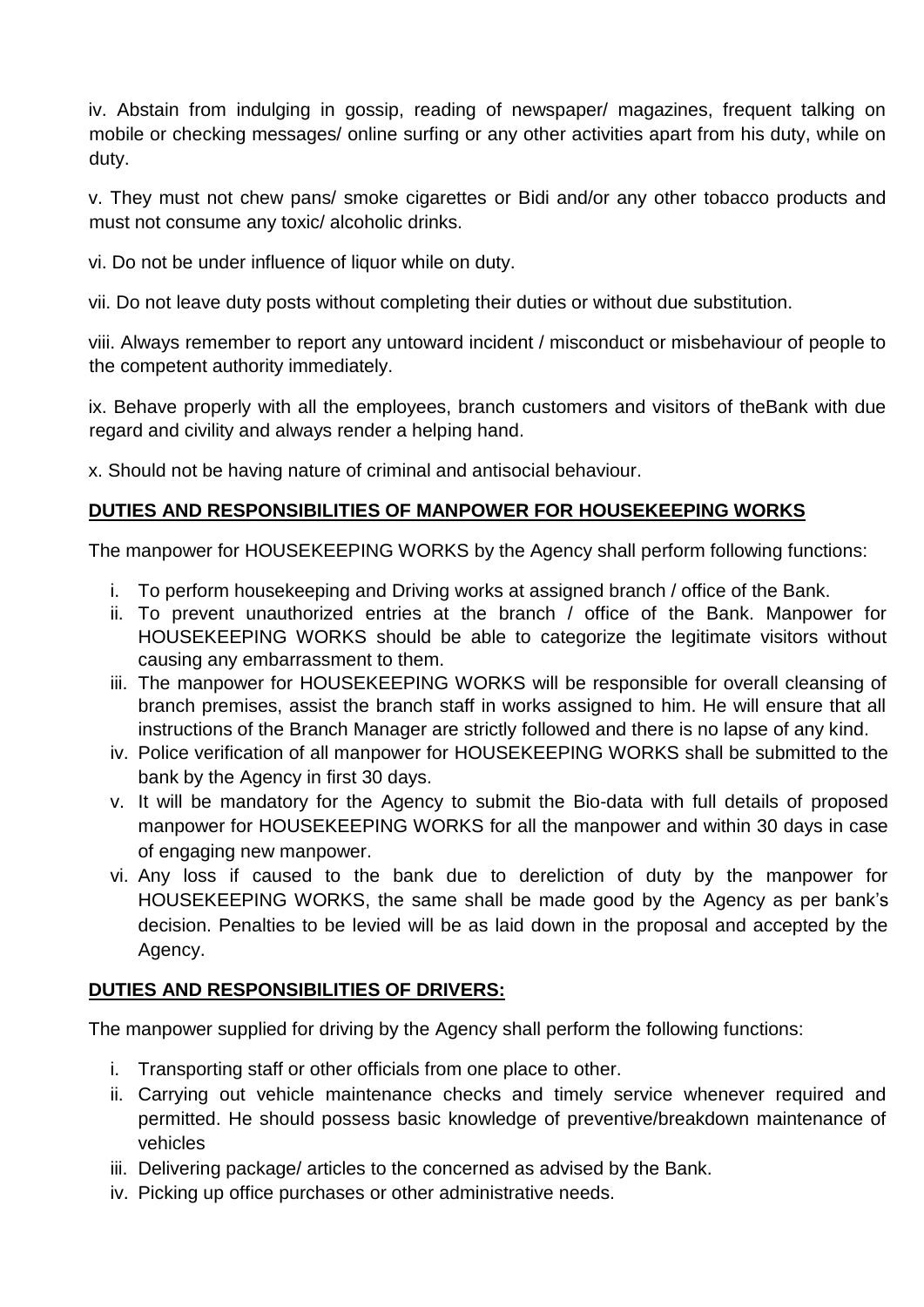- v. Utilizing navigation apps to find the most optimal route.
- vi. Interacting with all officials in a polite manner.
- vii. Working at night and on weekends/ holidays as per requirement of the Bank.
- viii.Timing of duty may vary as per plan of visit to the place.
- ix. Any cost incurred on food, lunch, etc to will not be borne by the Bank.
- x. Maintaining an organized travel schedule.
- xi. Ensuring that vehicles have sufficient fuel and are always ready for use.
- xii. Arranging for vehicle repairs/periodical services whenever necessary.
- xiii.Keeping & updating log of daily mileage records duly signed by Bank's official and provide monthly abstract of mileage and log.
- xiv.Driving a variety of vehicles, including motorbikes, cars, heavy vehicles etc as required by the Bank.
- xv. While driving, he will ensure safety of the vehicle, material and person(s)
- xvi.He will be responsible for lodging a FIR with the nearest police Station in the event of any accident/ theft, en-route and also inform the Officer-in-Charge of the Bank.

xvii. He will ensure keeping papers of the vehicle (registration book etc.) intact and updated. xviii. He should possess knowledge of traffic/safety rules and regulations.

- xix. He should maintain proper personal hygiene, be courteous and have no vices like smoking, chewing Gutkha etc.
- xx. Police verification of all Drivers shall be submitted to the bank by the Agency in first 30 days.
- xxi.It will be mandatory for the Agency to submit the Bio-data with full details of proposed Drivers and within 30 days in case of engaging new manpower.
- xxii. Any loss if caused to the bank due to dereliction of duty by the manpower for Driving works, the same shall be made good by the Agency as per bank's decision. Penalties to be levied will be as laid down in the proposal and accepted by the Agency.

35.Any other provision as may be deemed appropriate by Bank shall be incorporated in the arrangement. The same shall be binding on the Agency.

36.If any information furnished by the Agency is found to be incorrect at any time, the contract is liable to be terminated without any notice and the security deposit is liable to be forfeited by the Bank.

37.The manpower for HOUSEKEEPING WORKS AND DRIVERS deployed in bank are required to be keep vigil always and safeguard Bank's interest, fixed assets and should cooperate with customers.

38.Lapse misdemeanour, intemperance etc. on the part of the manpower for HOUSEKEEPING WORKS AND DRIVERS will be viewed very seriously and the Agency will have to withdraw them from the branch when such instances, if any, are brought to notice. The Bank reserves right to impose penalty on the Agency for default. if any,in carrying out the duties.

39.The Agency should ensure that the manpower for HOUSEKEEPING WORKS AND DRIVERS deployed by them carry out their duties with honesty, sincerity and devotion.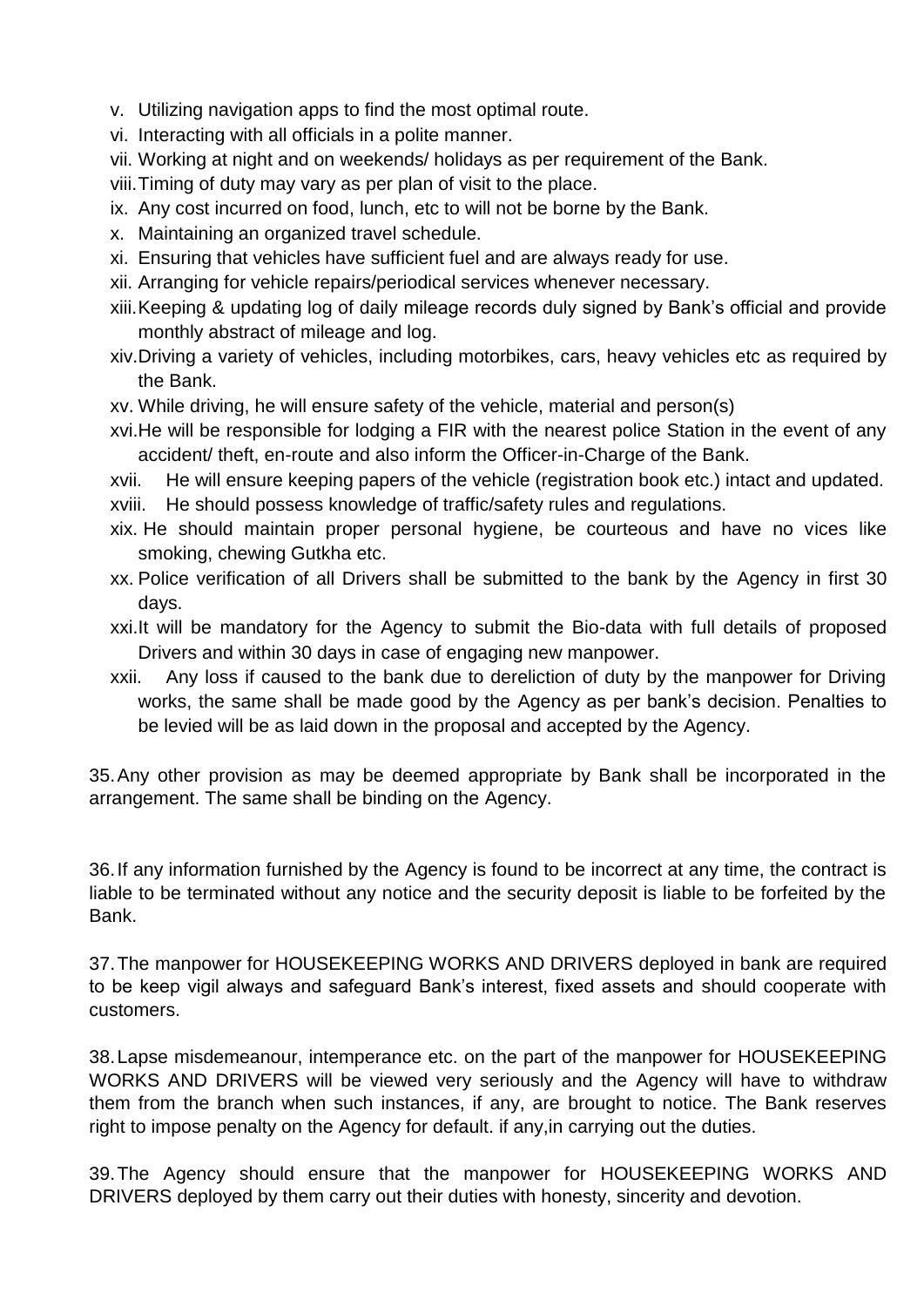#### 40.**Documentary evidence of proof of age, qualification, address, police clearance Certificate and Medical Fitness Certificate with Bio-data of all personnel deployed have to be provided within one month alter commencement of the contract.**

41.The Agency should ensure that the manpower such deployed should not engage himself/ herself in financial transaction with customers of the Bank or any staff of the Bank. They have to ensure that Bank's image or reputation should not get deteriorated by his/ her action.

42.The Agency should ensure that the manpower such deployed should not use Bank's computers/ any hardware or any other infrastructure without permission and also ensure that they will not access Bank's emails, P&C matters, circulars and must maintain secrecy of customers' accounts and their dealings with the Bank.

43.You are requested to furnish a Performance Guarantee issued by commercial bank other than **JRG Bank** (Jharkhand Rajya Gramin Bank) or Bank's fixed deposit in lieu of Performance Guarantee under lien in Bank's favour of a sum equal to **10%** of the contract value as a security, be valid for at least 60 days beyond the whole Contract.

44.You are advised to coordinate with concerned Regional Office of **JRG Bank** (Jharkhand Rajya Gramin Bank) for identification and selection of suitable candidates for manpower for Housekeeping and cleaning works/ Driving Services

45.This work order shall be subject to Terms & Conditions mentioned herein above.

46.You shall not deploy any person below the age of 18 years and above the age of 55 years. Manpower so engaged shall be trained by the Agency for Housekeeping and cleaning works services.

47. The deployed person/ manpower shall be minimum  $8<sup>th</sup>$ standard pass.

48.The contractor shall provide the dress, ID batch/name plate for wearing during the duty hours. All the expenses incurred on the items like Raincoats, dress etc., if any, will also be borne by contractor.

49.The Agency shall ensure that its employees deployed at the **JRG Bank** (Jharkhand Rajya Gramin Bank) and its installation performs all duties assigned to him from time to time by Bank and shall ensure to keep the branch premises, furniture/ fixtures, wash rooms, toilet seats etc. neat and clean.

50.The Agency should not accept / recover registration charges / fees, commission etc. from the aspirants / persons willing to work as manpower for HOUSEKEEPING WORKS AND DRIVERS at bank locations. If such incidence comes in notice of Bank or any complaint received, Bank shall take appropriate action as deemed suitable. **In such case, Agency shall also be liable to**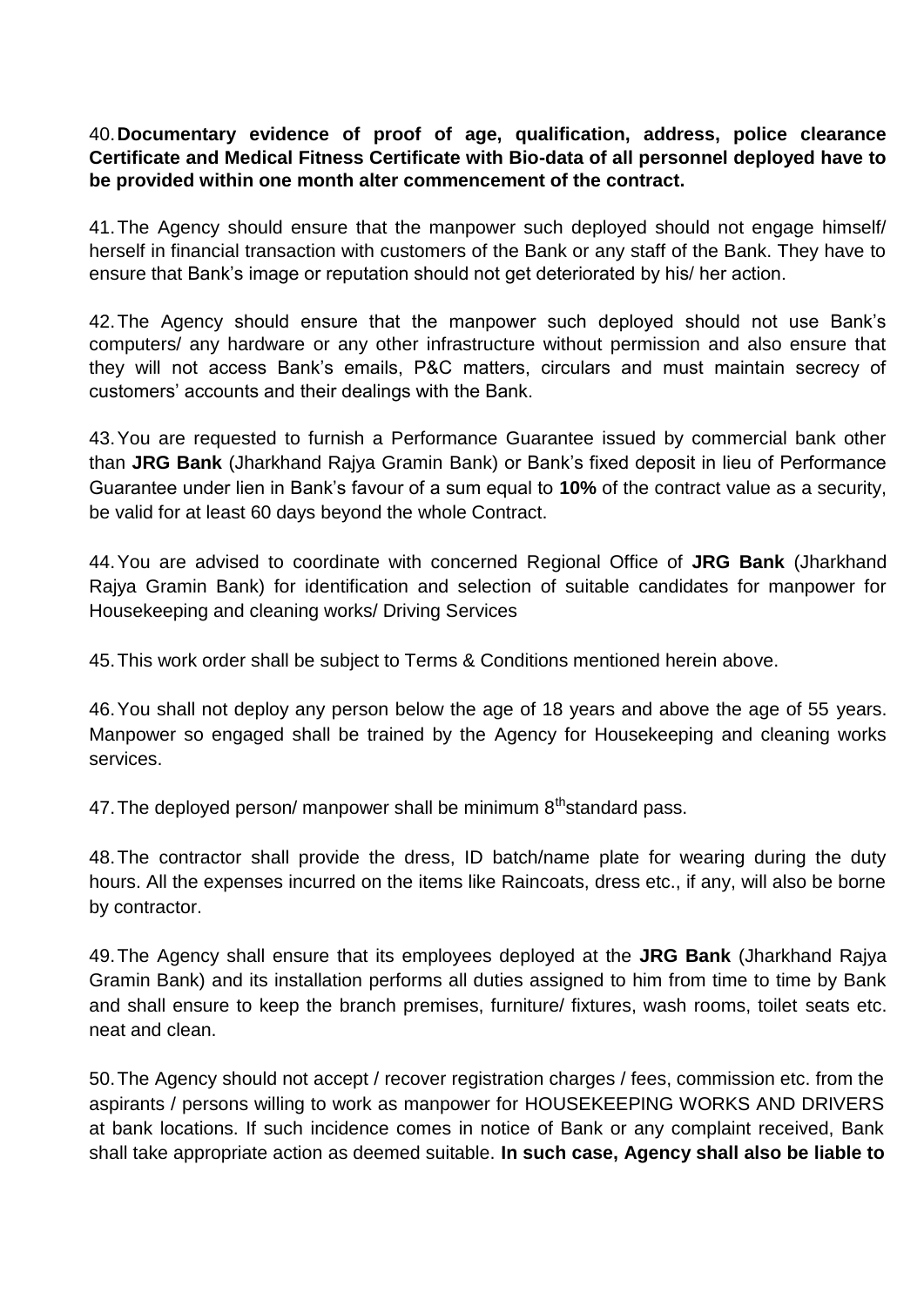**refund all payments made by the Bank in terms of the Contract along with interest at the rate of 12% per annum.** 

51.Agency must ensure for compliance of all Terms and Conditions mentioned in the Offer Letter / Work Order.

52.All disputes and differences in connection with or relating to this work order shall be subject to the jurisdiction of the Court at Rajkot only.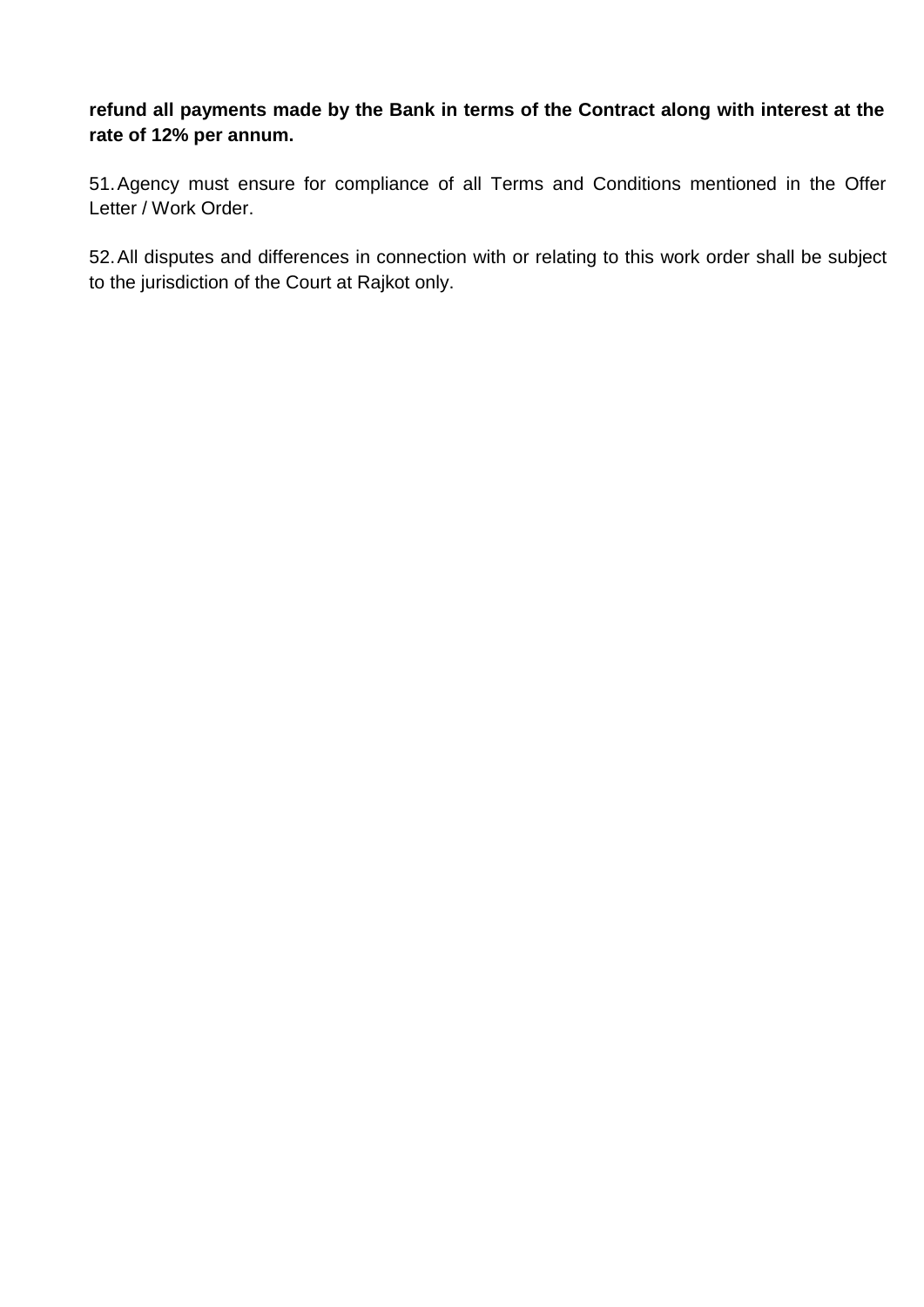**(Annexure-A)**

#### **APPLICATION FORM**

**&** 

#### **Technical Bid**

#### **CONTRACT FOR CLEANING, HOUSEKEEPING AND MAINTENANCE SERVICES(TO BE SIGNED ON ALL PAGES)**

|                | Name of the Individual/Company/Firm                                                                                                                        |  |
|----------------|------------------------------------------------------------------------------------------------------------------------------------------------------------|--|
|                | /Organization:                                                                                                                                             |  |
|                | Postal Address (with landlinenumber, mobile                                                                                                                |  |
| $\mathbf{1}$   | number):                                                                                                                                                   |  |
|                | Email ID                                                                                                                                                   |  |
|                | Fax no.                                                                                                                                                    |  |
| $\overline{2}$ | Name of the Contact Person, designation,<br>Mob.No.:                                                                                                       |  |
| $\overline{3}$ | Status of the firm whether Proprietary/company/firm:                                                                                                       |  |
| $\overline{4}$ | Whether registered with the Registrarof<br>Companies/firms. If so, mention number and date.<br>(Enclose copy):                                             |  |
| 5              | Name of the Proprietor/ Partners<br>/Directors together with technical<br>qualifications $\&$<br>contact details:                                          |  |
| 6              | establishment (Enclose<br>Year<br>of<br>documentary evidence):                                                                                             |  |
| $\overline{7}$ | Whether an Income Tax Assesse? Ifyes<br>, Permanent Account Number: (Enclose a copy of<br>PAN Card and Assessment Order for last three<br>financial years. |  |
| 8              | GST Registration No.(Enclose copy ofcertificate):                                                                                                          |  |
| 9              | <b>Contract Labour Regulation Act (Central)</b><br>License No:<br>(Enclose copy of license)                                                                |  |
| 10             | .EPF Regn. (Enclose copy of certificate):                                                                                                                  |  |
| 11             | .ESI Regn. (Enclose copy of certificate):                                                                                                                  |  |
| 12             | .Registration No .under Shops & Establishment<br>Act (Enclose copyof certificate):                                                                         |  |
| 13             | <b>MSME Registration No. (Enclose copyof Registration)</b>                                                                                                 |  |

14. Past Experience during last 3 years (01.04.2018 to 31.03.2021) (Enclose supporting papers viz, work orders, performance certificates, etc.):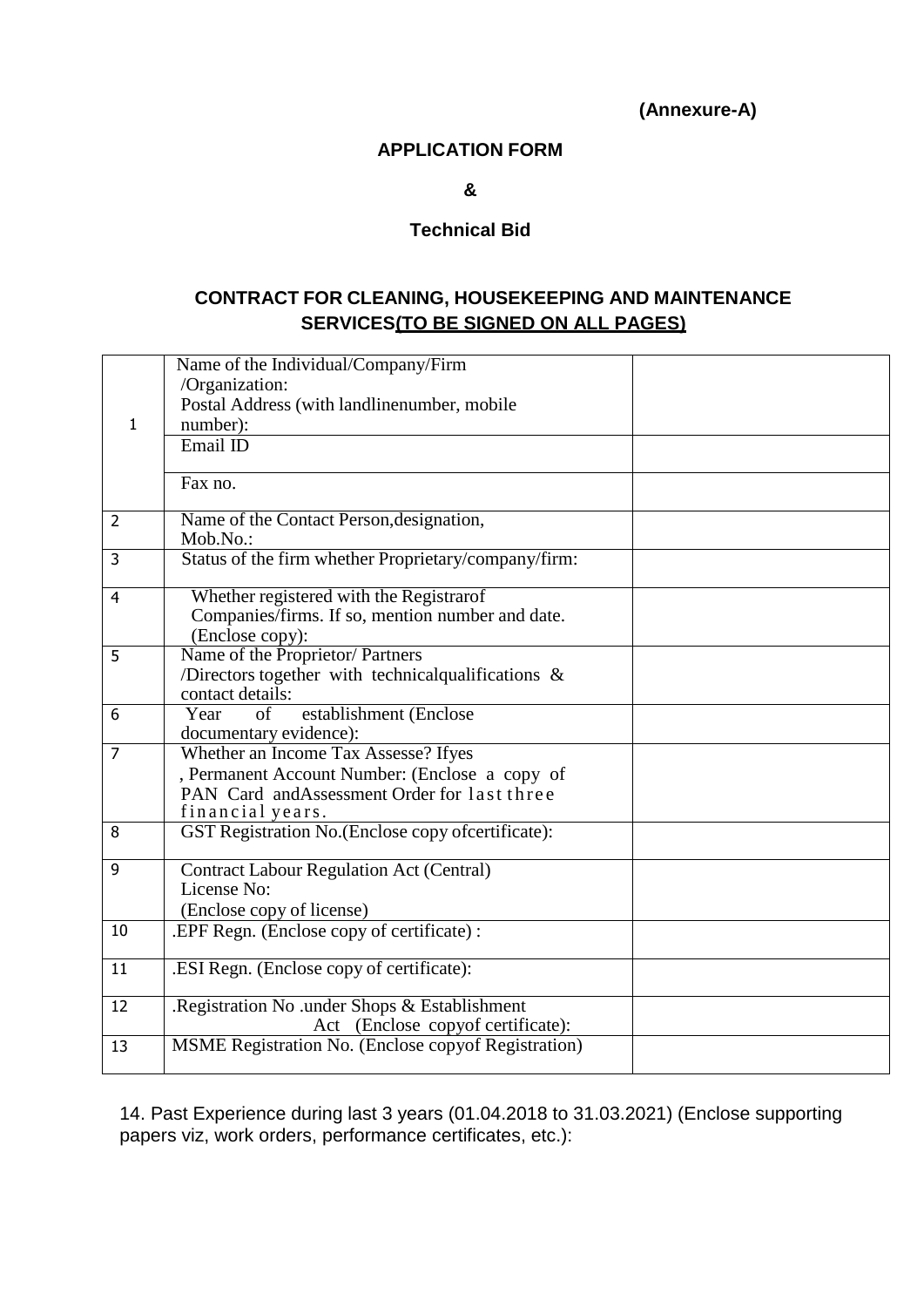## **(ONLY THREE HIGH VALUE WORKS EXECUTED TO BE MENTIONED)**

| Period of contract |    | Name<br>&<br>address<br>$\circ$ f | <b>Nature</b><br>of<br>contract | Value<br>of<br>contract   | if<br>Remarks,<br>any |
|--------------------|----|-----------------------------------|---------------------------------|---------------------------|-----------------------|
| From               | To | concerned<br>serviced             | undertaken                      | per<br>month<br>excluding |                       |
|                    |    |                                   |                                 |                           |                       |
|                    |    |                                   |                                 |                           |                       |
|                    |    |                                   |                                 |                           |                       |

(You can use additional sheets, if required)

| 15 | If you are registered in the panel of anyGovt.<br>/Insurance, furnish<br>/Semi Govt./Banks<br>their names, category with Monetary<br>ceilings and date of registration (Enclose copy of<br>empanelment) : |  |
|----|-----------------------------------------------------------------------------------------------------------------------------------------------------------------------------------------------------------|--|
| 16 | Solvency certificate<br>(Mention Bank, branch, date and amount)                                                                                                                                           |  |

17. Annual turnover (Enclose copies of financial statements of last three financial years):

| <b>Financial year</b> | $2018 - 19$ | 2019-20 | 2020-21 |
|-----------------------|-------------|---------|---------|
| Turnover              |             |         |         |
| (Rs. In Lacs)         |             |         |         |
|                       |             |         |         |

|     | 18. Name & addresses of the persons who<br>will Be in a position to Certify about the<br>quality as well as performance of your<br>organization: |  |
|-----|--------------------------------------------------------------------------------------------------------------------------------------------------|--|
| 19. | Whether willing to work anywhere in the<br>State of Jharkhand                                                                                    |  |
|     | 20. Whether the applicant has abandoned<br>any contract or been Blacklisted by a<br>client<br>[Enclose a declaration]:                           |  |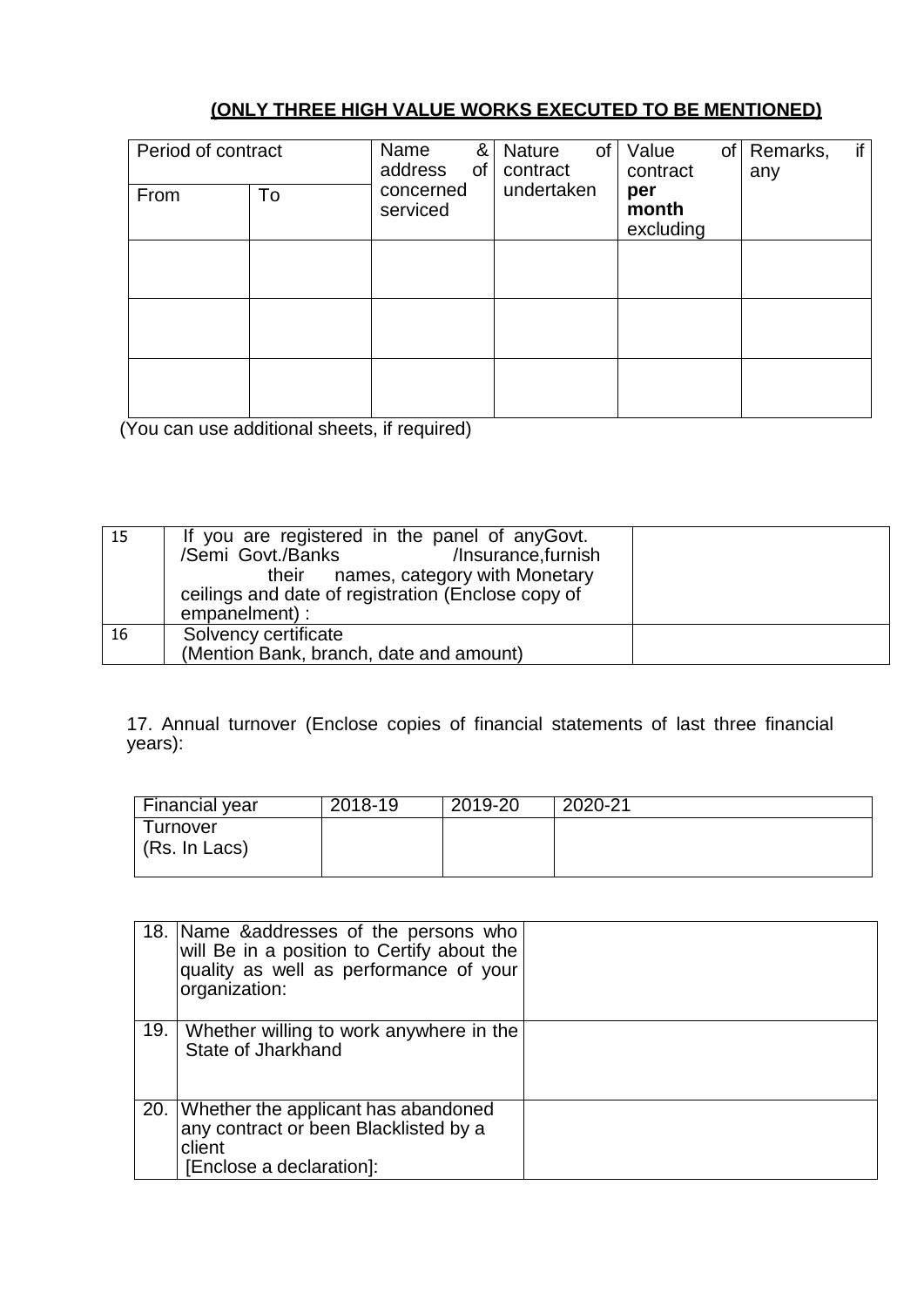| 21.1 | Declaration regarding near relatives                                                    |
|------|-----------------------------------------------------------------------------------------|
|      | Working in the Bank (Annexure III):                                                     |
|      |                                                                                         |
|      |                                                                                         |
|      | 22. Il hereby confirm that all information, particulars, copies of certificates and     |
|      | testimonials in connection with my empanelment are correct and genuine. I am,           |
|      | therefore, liable to face appropriate actions as deemed fit by the Bank in the event    |
|      | of any of the information, particulars, copies of certificates and testimonials are not |
|      | found correct and genuine.                                                              |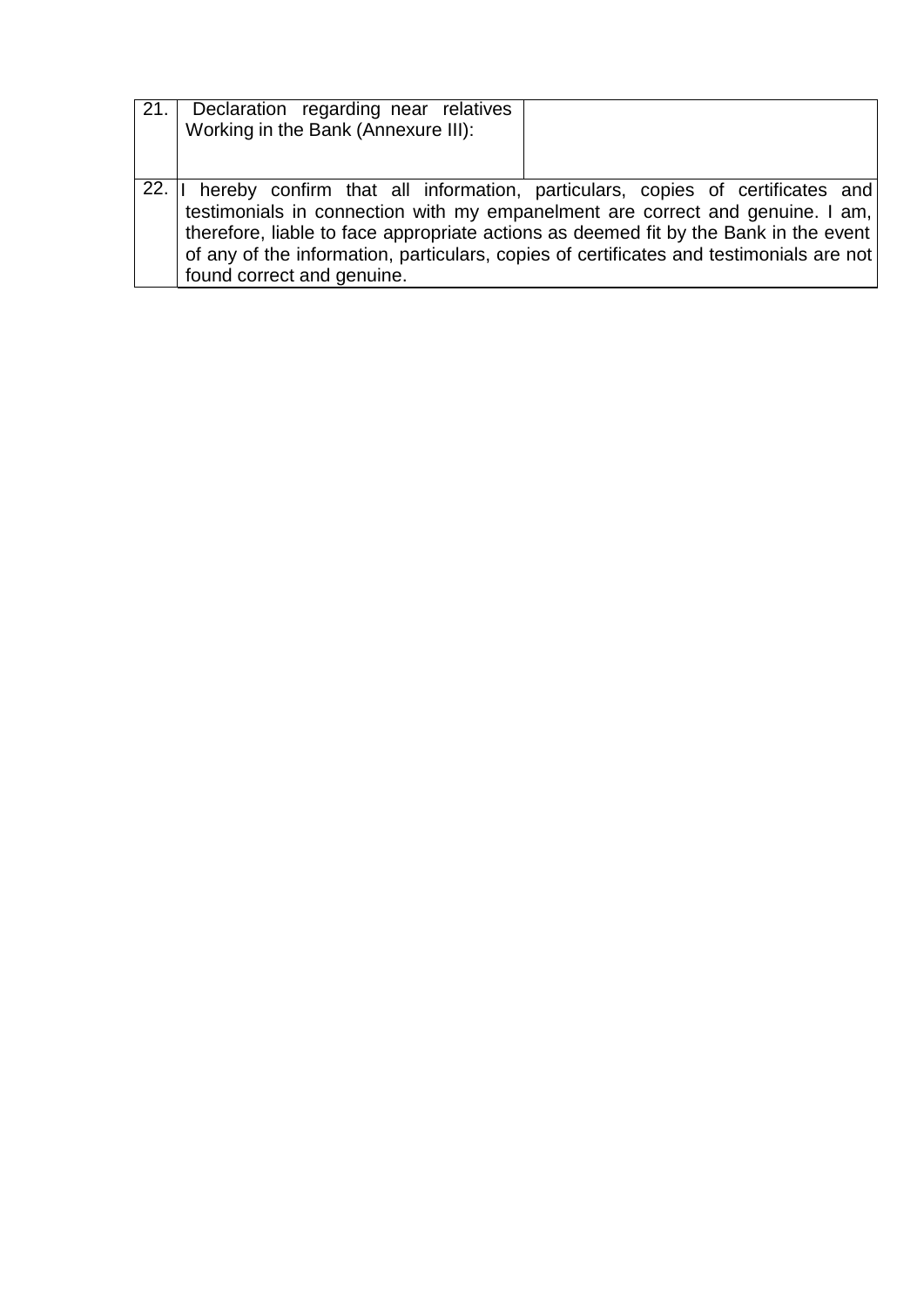| 23. Whether all documents, listed below, have been enclosed (Yes/No):                                                                                          |
|----------------------------------------------------------------------------------------------------------------------------------------------------------------|
| i. Certificate of Incorporation, Articles & Memorandum of Association.*/<br>Partnership Deed etc.as applicable                                                 |
| ii. Copy of PAN Card                                                                                                                                           |
| iii. Certificate of licensing under Contract Labour Act.                                                                                                       |
| iv. Certificate of Registration under GST,                                                                                                                     |
| v. Certificate of Registration under Shops & Establishment Act,                                                                                                |
| vi. Certificate of Registration with EPFO                                                                                                                      |
| vii. Certificate of Registration with ESIC                                                                                                                     |
| viii. Financial Statements (P&L and Balance Sheet) for the last three financial<br>Years (2018-19, 2019-20&2020-21).                                           |
| ix. Copies of Income Tax Return submitted and settled for the financial years (FY<br>2018-19, 2019-20 & 2020-21).                                              |
| x. Performance certificate obtained from previous & present clients for eligible<br>services rendered during last 3 years (01.04.2018 to 31.03.2021).          |
| xi. A declaration on letterhead that the firm has not abandoned any work or<br>rescinded any contract or been disqualified by a client during the last 5 years |
| xii. Solvency certificate (on lines of Annexure E) or any other certificate<br>acceptable to the Bank.                                                         |
| xiii. Past record of compliance on Labour Laws etc                                                                                                             |

Note:- Photo copy of all the documents mentioned above to be enclosed.

Date : Signature of the bidder with seal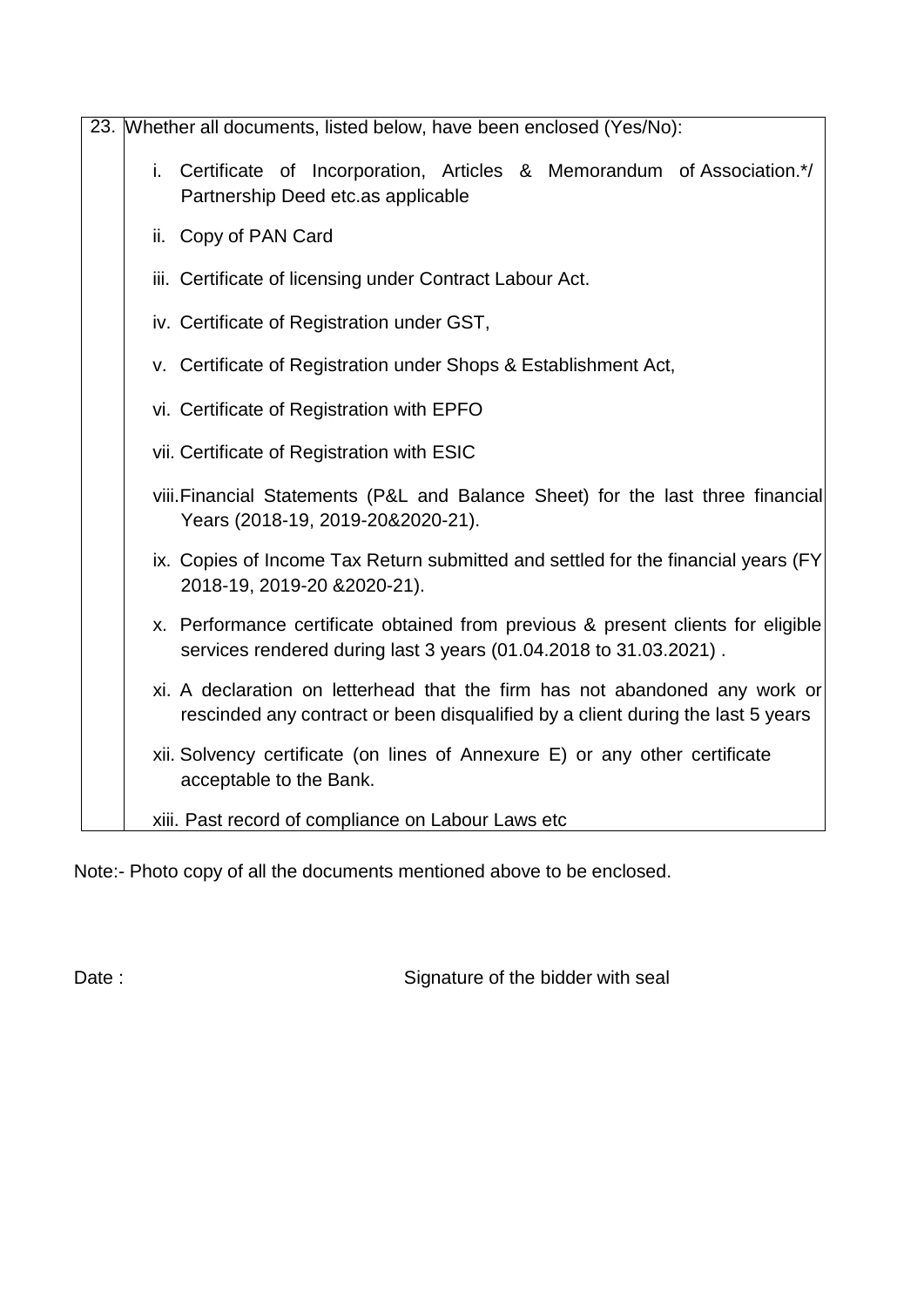#### **PRICE BID FORMAT**

(Annexure-B)

| Sr<br><b>No</b> | Pre requisite                                       | Price for employing<br>House-keeping staff<br>cum Office Boy per<br>DAY (Rs.) |        | Price for employing<br>Driverper DAY (Rs.) |        |  |  |
|-----------------|-----------------------------------------------------|-------------------------------------------------------------------------------|--------|--------------------------------------------|--------|--|--|
|                 | <b>AREA</b>                                         | Area B                                                                        | Area C | Area B                                     | Area C |  |  |
| a)              | Basic + V.D.A                                       |                                                                               |        |                                            |        |  |  |
| b)              | <b>Employer State</b><br>Insurance (ESI)<br>@ 3.25% |                                                                               |        |                                            |        |  |  |
|                 | <b>Employer Provident</b><br>Fund (EPF) @ 13%       |                                                                               |        |                                            |        |  |  |
| d)              | Any other<br>charges                                |                                                                               |        |                                            |        |  |  |
| e)              | Total (a to d)                                      |                                                                               |        |                                            |        |  |  |
| f)              | Service Charge<br>@ %<br>(Minimum 1 %)              |                                                                               |        |                                            |        |  |  |
| g)              | Sub Total (e+f)                                     |                                                                               |        |                                            |        |  |  |
| h)              | GST 18%                                             |                                                                               |        |                                            |        |  |  |
| i)              | <b>Total Monthly charge</b><br>Per Head (g+h)       |                                                                               |        |                                            |        |  |  |

Note:

1. Service Charge & GST will be applicable on Sr No (e) i.e. Total of Sr No (a+b+c+d).

2. Basic + VDA subject to be change as per GOI ordered issued time to time.

3. Here bidders have to consider the GOI ordered dated 12/10/2020 for Basic + VDA.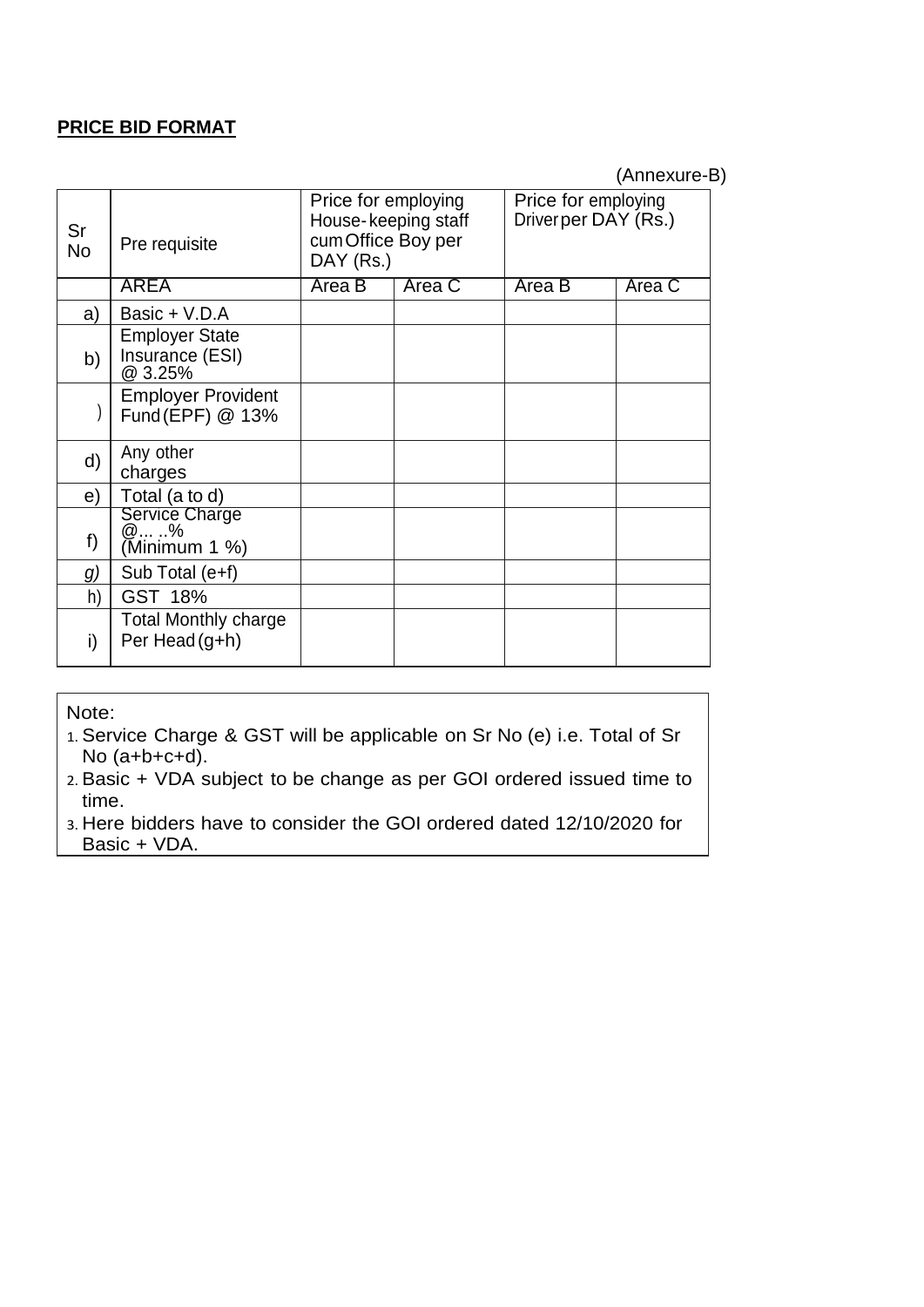(Name and Address of the Issuing Bank) (Annexure-C)

The General Manager

Jharkhand Rajya Gramin Bank

Head Office, Ranchi

**Dear Sir/ Madam**,

#### **Solvency Certificate**

This is to state that to the best of our knowledge and information, M/s ......................................................................................................., customer of our Bank, is respectable and can be treated as good up to a sum of Rs. ------- lacs (Rupees ---------- only). It is certified that this information is furnished without any risk and responsibility on our part in any respect whatsoever more particularly either as guarantor or otherwise. This certificate is issued at the specific request of the customer.

**Yours faithfully**,

**BRANCH MANAGER**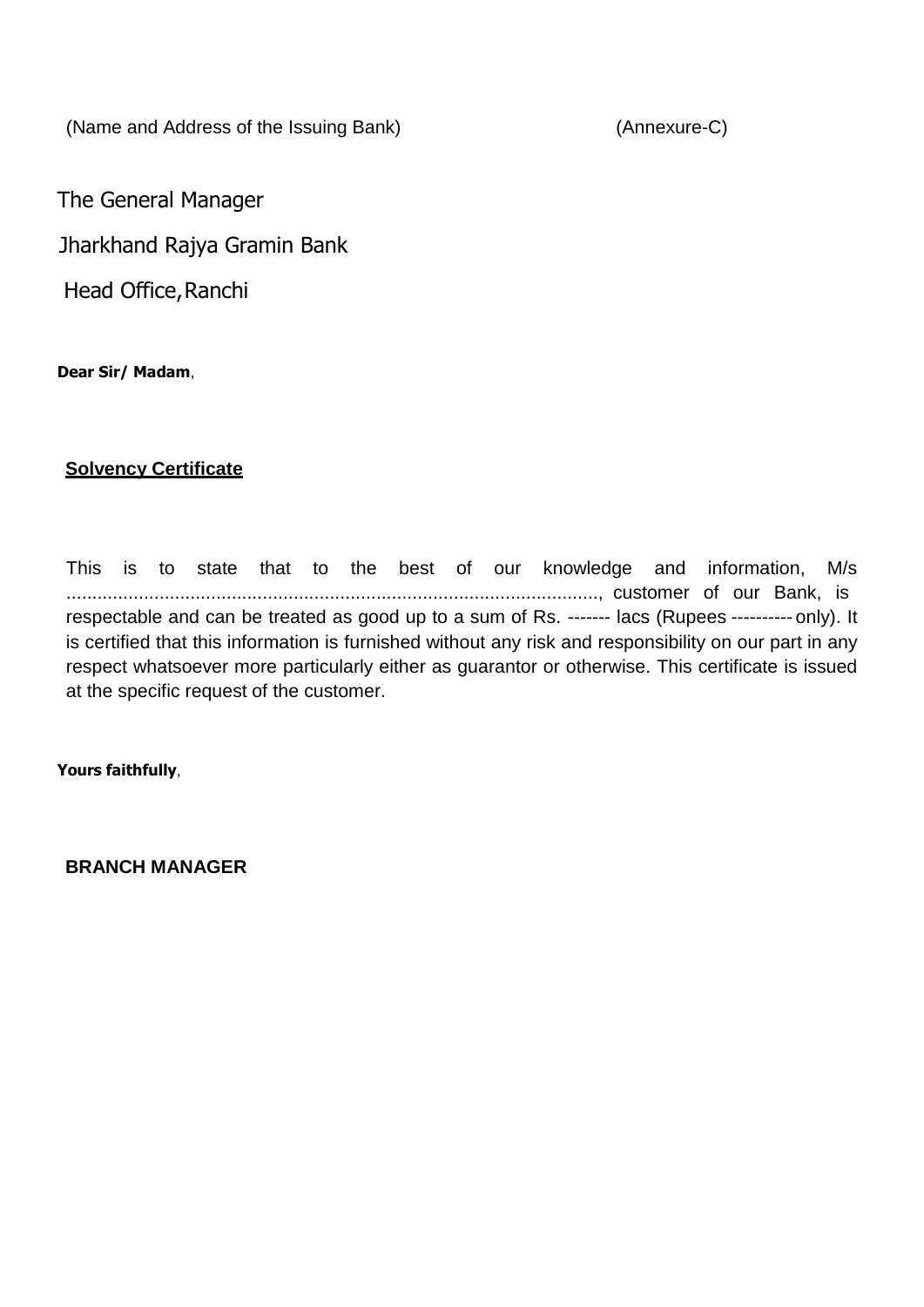#### (Annexure-D)

#### **DECLARATION REGARDING NEAR RELATIVES OF JRGB EMPLOYEES**

I/We....................................................................................................................................S/O,D/O W/O…................................................................ residing at …............................….................................................................hereby certify that none of our relatives

(s)\* is/are employed in JHARKHAND RAJYA GRAMIN BANK. In case at any stage, it is found that the information given by me is false/incorrect, JHARKHAND RAJYA GRAMIN BANK shall have the absolute right to take any action as deemed fit, without any prior information to me.

 **The near relatives are members of HUF/husband and wife/the one related to the other in the manner as father, mother, son(s) and son's wife (daughter in laws), daughter(s) and daughter's husband (son in law), brother(s) and brother's wife, sister(s) and sister's husband (brother in law).**

Place:

Date:

Signature with seal;

Name in Block Letters:

Designation:

Address:

 $\_$  , and the set of the set of the set of the set of the set of the set of the set of the set of the set of the set of the set of the set of the set of the set of the set of the set of the set of the set of the set of th